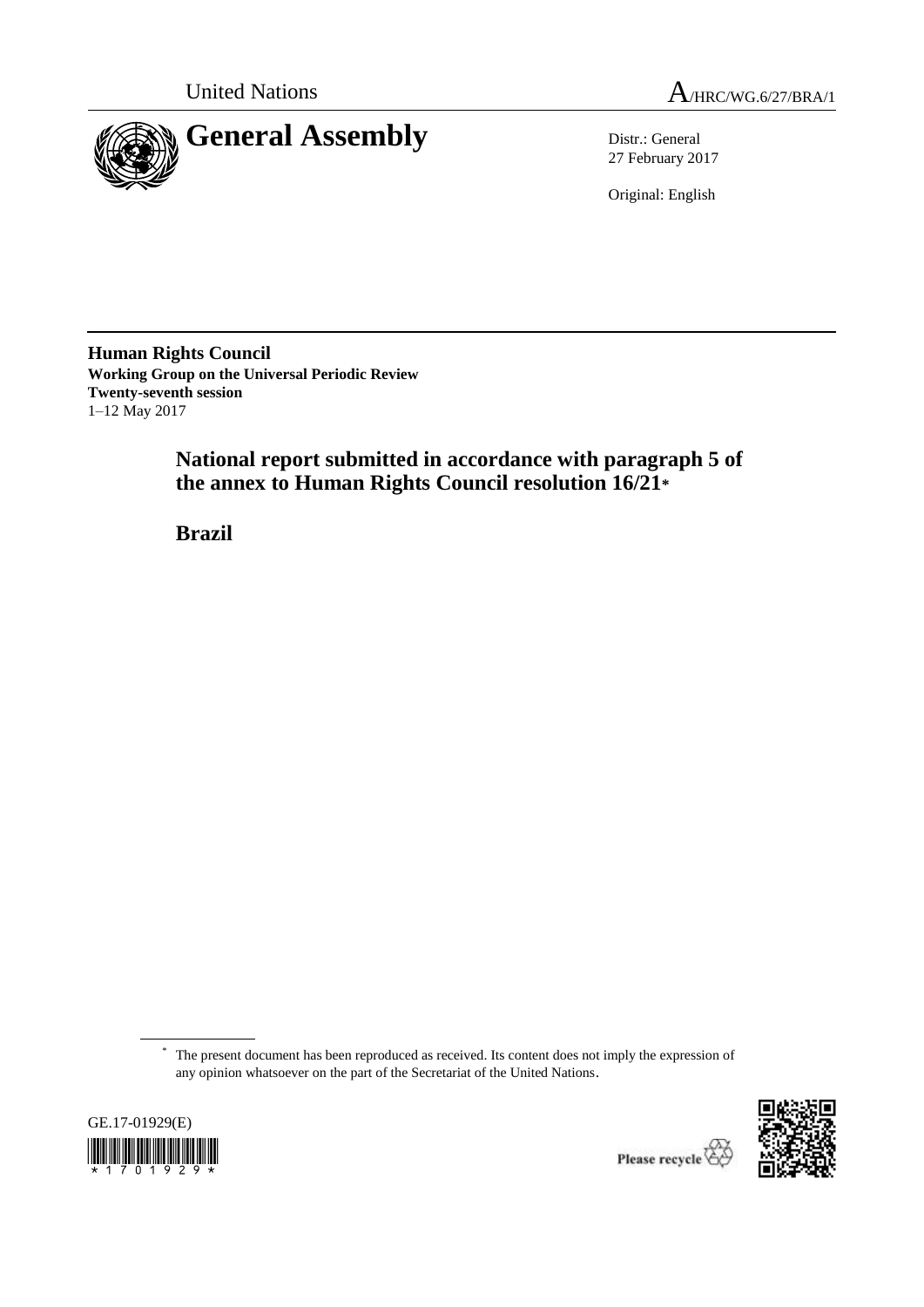## **I. Methodology and consultation process**

1. This report assesses Brazil's compliance with the recommendations accepted during the Second Cycle of the Universal Periodic Review (UPR). The report presents information and data related to the period of  $2012-2016^1$ .

2. In 2012, Brazil accepted 169 recommendations, having expressed partial support to ten of them<sup>2</sup> and the impossibility to accept one of them for being incompatible with national legislation. The information about the implementation of recommendations is organized according to themes, following as far as possible the same structure of the Addendum presented by Brazil to the UN Human Rights Council. Manifestations by civil society, universities, councils equally composed of members of civil society and government's representatives, and governmental entities have been taken into consideration in order to produce this report. The draft report was submitted to public consultation through the website of the Special Secretariat for Human Rights of the Ministry of Justice and Citizenship (SEDH), between October  $21<sup>st</sup>$  and November 20<sup>th</sup> 2016. The consultation process included a public hearing held before the Human Rights and Minorities Commission of the House of Representatives on December  $7<sup>th</sup>$  2016. After the hearing, public consultation was reopened between December  $8<sup>th</sup>$  and December  $19<sup>th</sup>$ .

# **II. The legal and institutional framework for the promotion and protection of human rights in Brazil (Recommendations 6, 25, 26, 27, 28, 41, 127\*)**

3. Brazil monitors and assesses compliance with international human rights standards permanently. In 2016, Brazil was elected member of the Human Rights Council (HRC) for the mandate 2017-2019, when the country renewed its commitment to the promotion and protection of human rights, as well as to the strengthening of international dialogue and cooperation<sup>3</sup>. The execution of the Third National Human Rights Programme (PNDH-3)<sup>4</sup>, which is in force since 2009, has been followed by an inter-ministerial committee and a working group linked to the National Human Rights Council (CNDH)<sup>5</sup>. In 2013, the *Observatory of PNDH-3<sup>6</sup>* was launched, bringing to the public information on the execution of the actions of PNDH-3.

4. In 2014, the SEDH launched the National System of Human Rights Indicators<sup>7</sup>, which provides for monitoring and assessment of the progressive realization of human rights through a matrix of social indicators. In that same year, the Observatory of International Recommendations on Human Rights (ObservaDH) $8 -$  an online platform that assembles recommendations directed to Brazil within the United Nations and the Inter-American Human Rights System – was launched.

5. Some official measures to make human rights effective are noteworthy: the *Annual*  Socioeconomic Report of Women, whose first edition was published in 2013<sup>9</sup>; the *National System of Information on Public Security, Prisons and Drugs*<sup>10</sup>, launched in 2013; the *National University Pact for the Promotion of Respect for Diversity and for a Culture of Peace and Human Rights*<sup>11</sup>; cooperation initiatives with a view to promoting human rights education in the judicial branch, coordinated by the Ministry of Justice and Citizenship, SEDH and the National Justice Council (CNJ); and the creation of a Working Group to elaborate a preliminary version of a National Action Plan on business and human rights.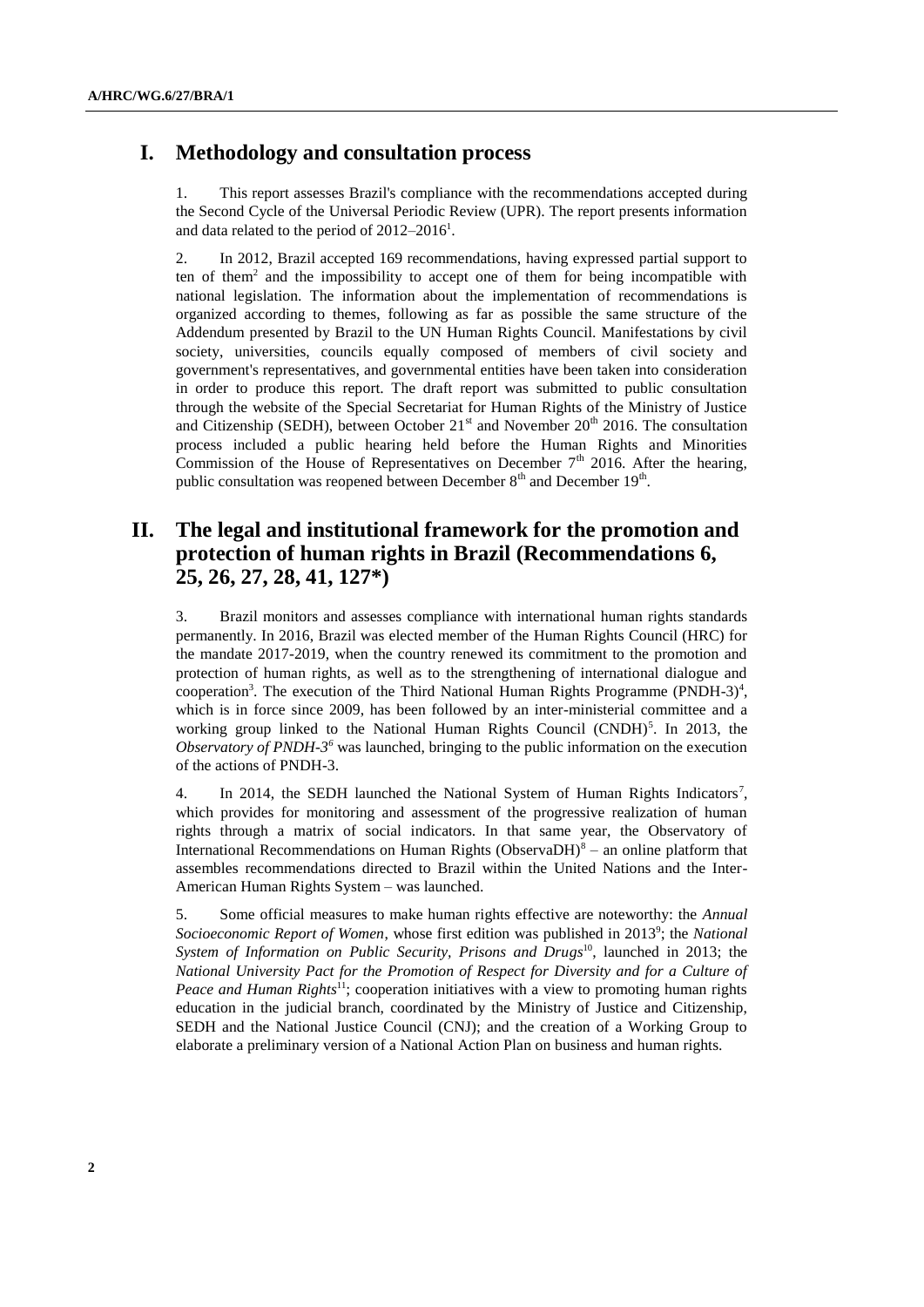## **A. National human rights institution (Recommendations 16, 17, 18, 19, 20, 21, 22 and 23)**

6. After 50 years of existence, the Council for the Defence of the Rights of the Human Person (CDDPH) was substituted by the National Human Rights Council (CNDH), according to the Law 12.986/2014. The strengthening of this body has been assured through the expansion of its attributions<sup>12</sup> and its further democratization, which allowed the participation of civil society with the same number of representatives as the government's institutions<sup>13</sup>.

7. Among its main activities, the CNDH followed the trial in 2015 of those accused of the murder of the human rights defender Manoel Mattos, first case subject to displacement of jurisdiction from state to Federal Courts, according to the constitutional provision that allows it in cases involving serious violations of human rights.

8. The CNDH also carried out a mission to the site of construction of the Belo Monte Hydroelectric Power Plant, in the State of Pará, which resulted in recommendations to public bodies for compliance with the conditions to this project in accordance to the Basic Environmental Plan  $(PBA)^{14}$ , which has provisions related to the environment and to the respect for the human rights of indigenous peoples. Also noteworthy is the mission to the region of Doce River basin, in order to guarantee reparations by Samarco S/S to those affected by the collapse of Samarco's dam.

9. The Council has also been working with other pressing issues related to: the system to punish children and adolescents in conflict with the law; the rights of indigenous peoples, quilombolas and other traditional communities; the right to the city in the context of the Olympic Games; and the rights of the population living in the street; among other issues. In April 2016, the CNDH and the SEDH held the  $12<sup>th</sup>$  National Human Rights Conference, which assembled more than two thousand people to discuss the construction of guidelines for human rights policies.

## **B. International human rights instruments (Recommendations 1, 2, 3\*, 4, 5, 7, 8, 9\* and 10\*)**

10. Brazil is a party to 16 out of 18 main human rights treaties<sup>15</sup>. On May  $11<sup>th</sup>$  2016, Brazil promulgated the International Convention for the Protection of All Persons from Enforced Disappearances and the Inter-American Convention on Forced Disappearance of Persons. The Optional Protocol to the Convention on the Rights of the Child on a Communications Procedure, signed in 2012, and the International Convention on the Protection of the Rights of All Migrant Workers and Members of Their Families are under consideration by the National Congress<sup>16</sup>.

11. In 2012, the VII Report to the Committee on the Elimination of Discrimination against Women (CEDAW) was submitted. In 2015, Brazil also submitted periodic reports to the Committee on the Rights of Persons with Disability and to the Committee on the Rights of the Child.

12. The signature of the Optional Protocol to the International Covenant on Economic, Social and Cultural Rights is under consideration.

13. According to the provisions of the Rome Statute of the International Criminal Court (ICC), legislation that defines organized crime has been enacted in 2013 (Law n˚ 12.850/2013). There are other two bills under consideration by the National Congress<sup>17</sup> to define the crimes inscribed in the Rome Statute and regulate judicial cooperation with the  $ICC<sup>18</sup>$ .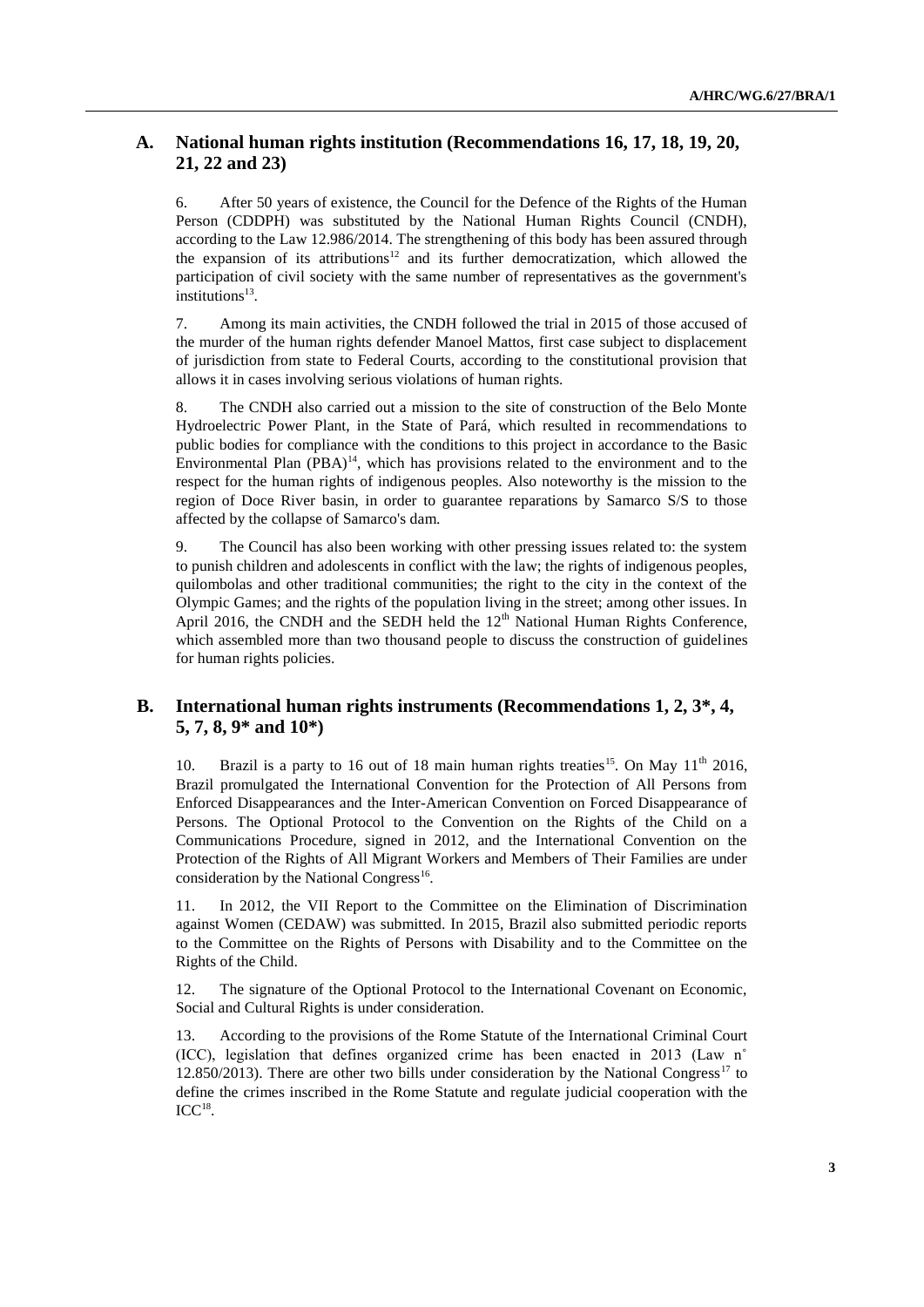14. Equal rights for domestic workers and other urban and rural workers is guaranteed by the Federal Constitution (Constitutional Amendment n˚ 72/2013). Although not ratified yet, the ILO Convention 189 is under consideration by a Tripartite Working Group of the Ministry of Labour.

15. Freedom of association, including freedom to join unions, theme of the ILO Convention 87, is guaranteed by article 8 of the Federal Constitution, provided that the principle of one sole union is respected<sup>19</sup>.

### **C. Human rights defenders (Recommendations 31, 79\*, 80, 81, 82, 83, 84, 85, 86, 87, 88, 89 and 141)**

16. The *National Policy for the Protection of Human Rights Defenders* (PNPDDH), regulated by the Decree 6,044/2007, and the Programme to Protect Human Rights Defenders (PPDDH)<sup>20</sup>, regulated by the Decree 8,724/2016, aim to protect any person subject to coercion or threat due to their work as human rights defenders. The PPDDH also aims to eliminate the causes of threats, mobilizing public bodies to adopt measures of investigation, prevention and protection against human rights violations and impunity.

17. The PPDDH is responsible for 349 cases accepted by the Programme, and other 500 are under evaluation. The PPDDH has signed partnership agreements with five federal states<sup>21</sup>, while the federal team assists other states. Most of the cases are related to the right to land (114), indigenous peoples (65), quilombola communities (60) and natural environment (35). Despite efforts, there are still challenges to the protection of human rights defenders in Brazil, especially of communications professionals, rural leaders, indigenous peoples, quilombolas and environmentalists. In 2015 and 2016, the Federal Prosecutor's Office of Citizens' Rights (PFDC), the Ministry of Justice, the Ombudsman's Office of the National Foundation for Indigenous Peoples (FUNAI) and the Special Secretariat for Indigenous' Health (SESAI) attended a meeting on cases related to indigenous peoples followed by the PPDDH in Mato Grosso do Sul $^{22}$ .

18. Procedures of all protection programmes in force in Brazil (PPDDH, Provita and PPCAAM) demand improvements. In 2016, for instance, it was decided that partnership agreements related to the implementation of protection programmes must observe the Federal Government Multiannual Plan as to avoid the discontinuity of the protection offered to beneficiaries of these programmes.

# **III. Achievements and challenges in promoting and protecting human rights in Brazil**

### **A. Reducing poverty and promoting social equality (Recommendations 29, 30, 32, 49, 131, 132, 133, 134, 135, 136, 137, 139, 141, 142, 143, 144, 145, 150, 154)**

19. Between 2004 and 2014, 36 million Brazilians were lifted out of extreme poverty<sup>23</sup>. The Single Registry for Social Programmes of the Federal Government (Cadastro Único) is an instrument for the poorest families to have access to public policies. Through it, poor families benefit of initiatives of the Federal, State and local Governments. Enrolment in "Cadastro Único" is a requirement to access the services provided by *Bolsa Família Programme* (PBF), which is a conditional cash transfer policy that benefits poor families<sup>24</sup>, as well as to subsidies of Social Fee for Electric Consumption and to the Continuous Cash Benefit<sup>25</sup>. Nowadays, there are approximately 27 million families enrolled. In 2012, Brazil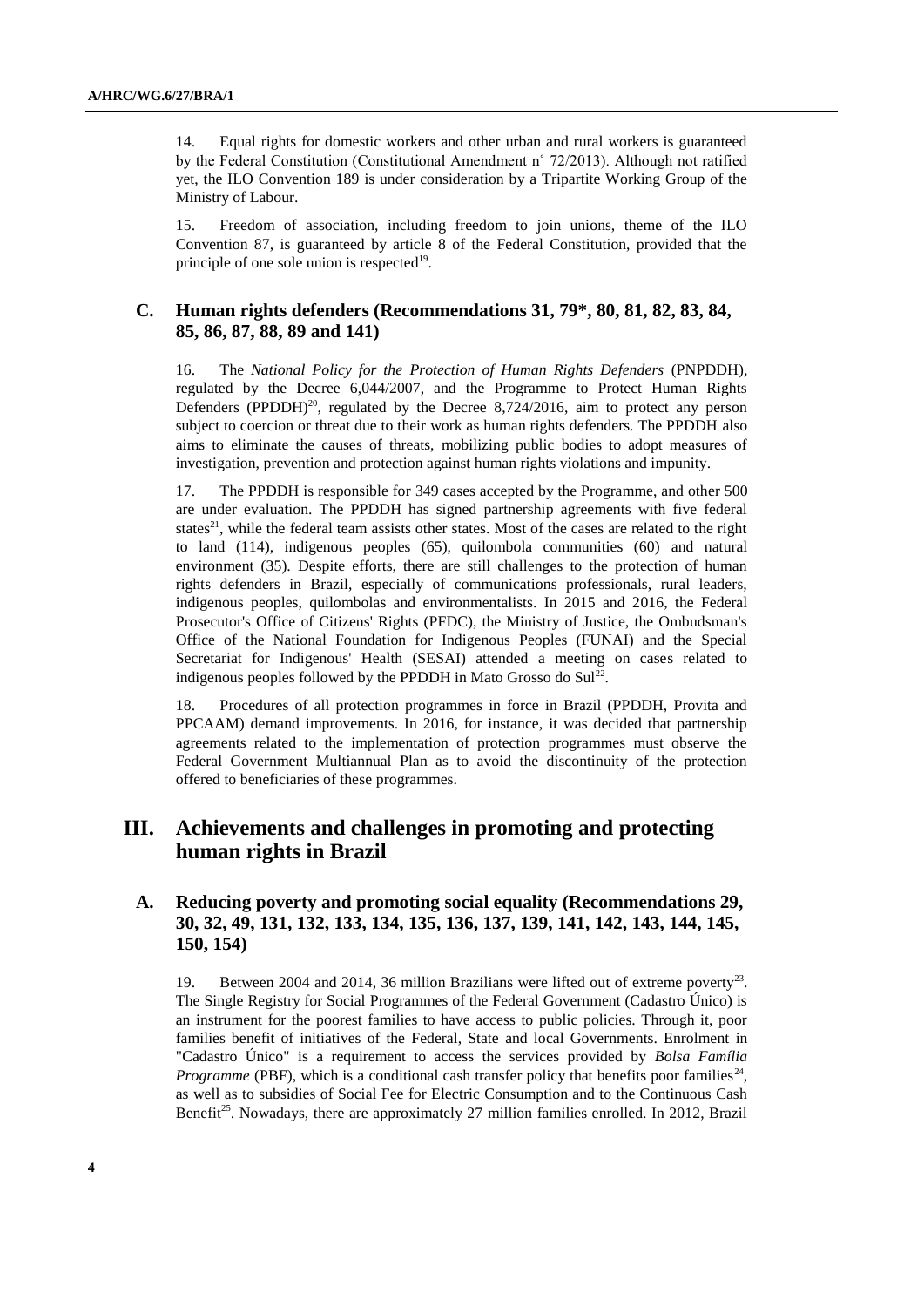inaugurated the International Seminar *Social Policies for Development*<sup>26</sup>, which provides foreign delegations with an overview of the Brazilian strategies for development, such as the Bolsa Família.

20. The investment in Bolsa Família Programme amounted to R\$ 28.5 billion in 2016. In December 2016, the number of benefitted families amounted to 13.57 million, and in July 2016 the average national benefit amounted to R\$ 181.15 per family<sup>27</sup>. The cash transfer is conditioned to the enrolment of children in school. In August and September 2016, 95.25% of the 14.6 million children and youth benefitted by the Programme attended school according to the minimum frequency control<sup>28</sup>. In case of low attendance, possible situations of vulnerability are checked in order to provide specific services to solve any problem faced by the family concerned.

21. The *My House, My Life Program*<sup>29</sup>, launched in 2009 by the Brazilian Federal Government, delivered more than 2.512 million houses by the year  $2015^{30}$ , including accessible houses to meet the needs of persons with disabilities. In the year 2016 alone, R\$ 34.9 billion were invested in families with a monthly income of up to R\$  $3.650^{31}$ . In the same year, priority was also set to benefit low income families (monthly revenues of up to R\$ 1,800 $^{32}$ ) in which there were cases of microcephaly.

22. Among the 36 million Brazilians lifted out of extreme poverty, 22 million reached their new social status after the creation of the *Programme Brazil without Poverty Plan*  $(BSM)^{33}$  in 2011. The following results achieved until 2014 are underlined: more than 1.75 million people of low income enrolled in professional training courses; approximately 900 thousand rainwater storages for consumption and production provided; and a 33% increase in the number of children benefitted by *Bolsa Família* enrolled in preschool, with the help of the programme Caring Brazil Action<sup>34</sup>. Regardless these initiatives, there are still challenges concerning poverty and socioeconomic inequalities, especially as far as regional inequalities and vulnerable groups, such as rural populations and indigenous peoples, are concerned.

23. In 2014, 72.6% of the population employed between 16 and 59 years old were covered by Social Security, which amounted to  $65.31$  million people<sup>35</sup>. Between 2008 and 2013, a 191.4% increase of autonomous workers enrolled in the Simplified Social Security Plan was registered. In 2013, 2.2 million people were covered. The number of low income housewives covered had a 322% increase between 2011 and 2013.

24. The number of elderly people and of people with disabilities who have been benefitted by *Continuous Cash Benefit* (BPC)<sup>36</sup> was 3.2 million in 2009, and achieved 4.2 million in 2015 $^{37}$ . Since 2012, initiatives to provide jobs for people in situation of extreme poverty have been strengthened, such as the *National Programme for the Promotion of*  Access to the Labour World (Acessuas Trabalho)<sup>38</sup> and the BPC Labour Programme, that targets people with disabilities between the age of 16 and 45 with the aim to enabling them to have access to apprenticeship and job placement programmes. The Programme BPC in Schools aims to eliminate barriers for access to education by children and adolescents with disabilities. This Programme made possible an increase from 30 to 70% in the inclusion of these groups in the educational system. Through Decree 8,145/2013, there was a ten-year decrease in the time of contribution required for special retirement of people with disabilities.

### **B. Combating slave labour (Recommendations 106, 107 and 119)**

25. ILO has considered Brazil to be an example to be followed in the fight against modern slavery. Between 2013 and 2016, the Ministry of Labour (MTb) rescued more than six thousand workers from slavery-like conditions, by means of more than 500 inspection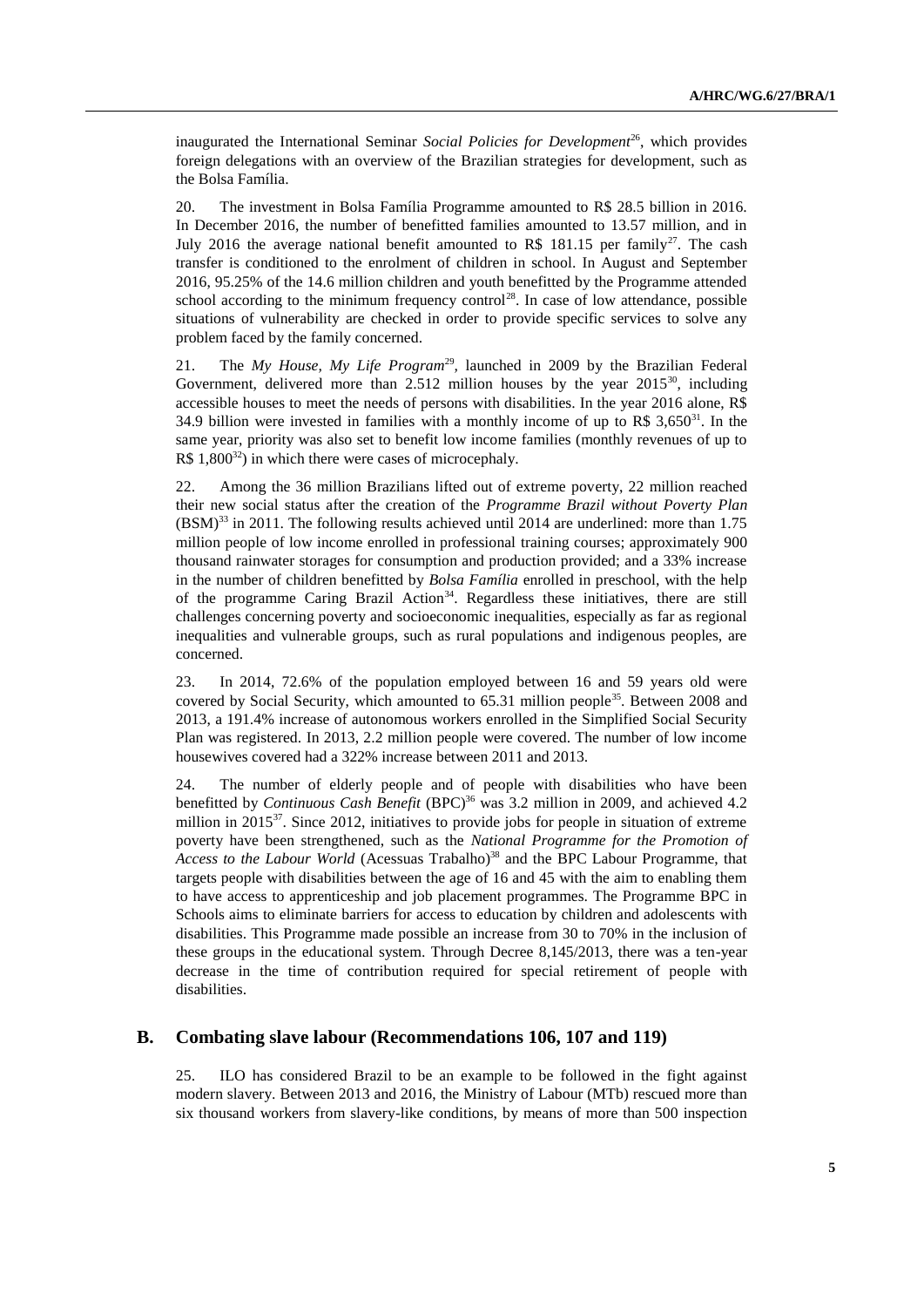operations<sup>39</sup>, in all federative states<sup>40</sup>. There are fifteen State Commissions for the Eradication of Slave Labour, besides the Municipal Commission of São Paulo.

26. Victims of modern slavery have benefitted from measures such as unemployment insurance, access to cash-transfer programmes, the promotion of literacy and training initiatives. Between 2013 and 2016, the MTb supported more than 4,735 workers, through the transfer of R\$ 8.7 million in unemployment insurances. Moreover, compensation paid to workers between 2012 and 2015 amounted to more than R\$ 25 million<sup>41</sup>. In 2015, a cooperation agreement between CNJ, ILO, the Superior Labour Tribunal, the National Union of Labour Inspectors, MTb, SEDH, the Public Prosecutor's Labour Office and the Federal Public Prosecutor's Office was signed aiming at the reintegration of workers rescued from slavery-like conditions.

27. The Registry of Employers in Breach of Labour Laws had 609 registers in July 2014, which represented a 142.6% increase compared to 2011. In December 2014, the Federal Supreme Court (STF) ruled that the list of employers in breach of labour laws should be suspended. In May 2016, the decision was overruled. Between January 2010 and November 2015, 2,503 extrajudicial proceedings and 1,604 inquiries were opened to investigate the crime of submission of someone to slavery-like conditions. During the same period, 706 criminal charges and 10 executions of judgements were registered $42$ .

28. Between 2012 and 2014, the National Commission for the Eradication of Slave Labour (CONATRAE) $^{43}$  offered workshops for more than one thousand judges, prosecutors and labour inspectors regarding the fight of the crime of subjecting someone to slavery-like conditions, according to article 149 of the Brazilian Penal Code. In addition to this, the Federation's Agreement for the Eradication of Slave Labour between the Federal Government, the Governments of 13 states and the Federal District was signed in December 2016, fostering the strengthening and creation of more state commissions and state plans for the eradication of slave labour.

29. It is also important to mention the enactment of the Constitutional Amendment 81, which allowed expropriation of lands where slave labour be found.

### **C. Promotion of equality**

#### **People with disabilities (Recommendations 34, 35, 36, 37, 38, 39, 40, 42 and 55)**

30. In 2015, Brazil passed the Law 13,146/2015, known as *Statute of Persons with Disability or Brazilian Law for Inclusion* (LBI)<sup>44</sup>. Among the innovations brought by this legislation, one shall mention: the creation of a benefit for social inclusion; the Civil Code's amendment regarding the recognition of legal capacity; and the improvement of legislation on physical and communicational accessibility.

31. Other benchmark policy is the *National Plan on the Rights of Persons with Disabilities – Living without Limits Plan*, of 2011. 25 states, the Federal District and circa 1,480 municipalities have joined this initiative. The results of the Plan are accessible on the website Living without Limits Observatory<sup>45</sup>.

32. Through the *Accessibility Plan of Electoral Justice*, of 2012, 32 thousand voting sites were adapted to the special needs of persons with disabilities, according to data from 2014. In 2014, electoral advertisement on TV obligatory started including closed captioning and sign language.

33. The principles of UN General Assembly's Resolution 65/215 are followed by Brazil in favour of people with leprosy. Between 2007 and 2014, in accordance to Law 11,520/2007, Brazil has granted people subject to isolation and compulsory treatment more than 8.8 thousand special lifetime pensions.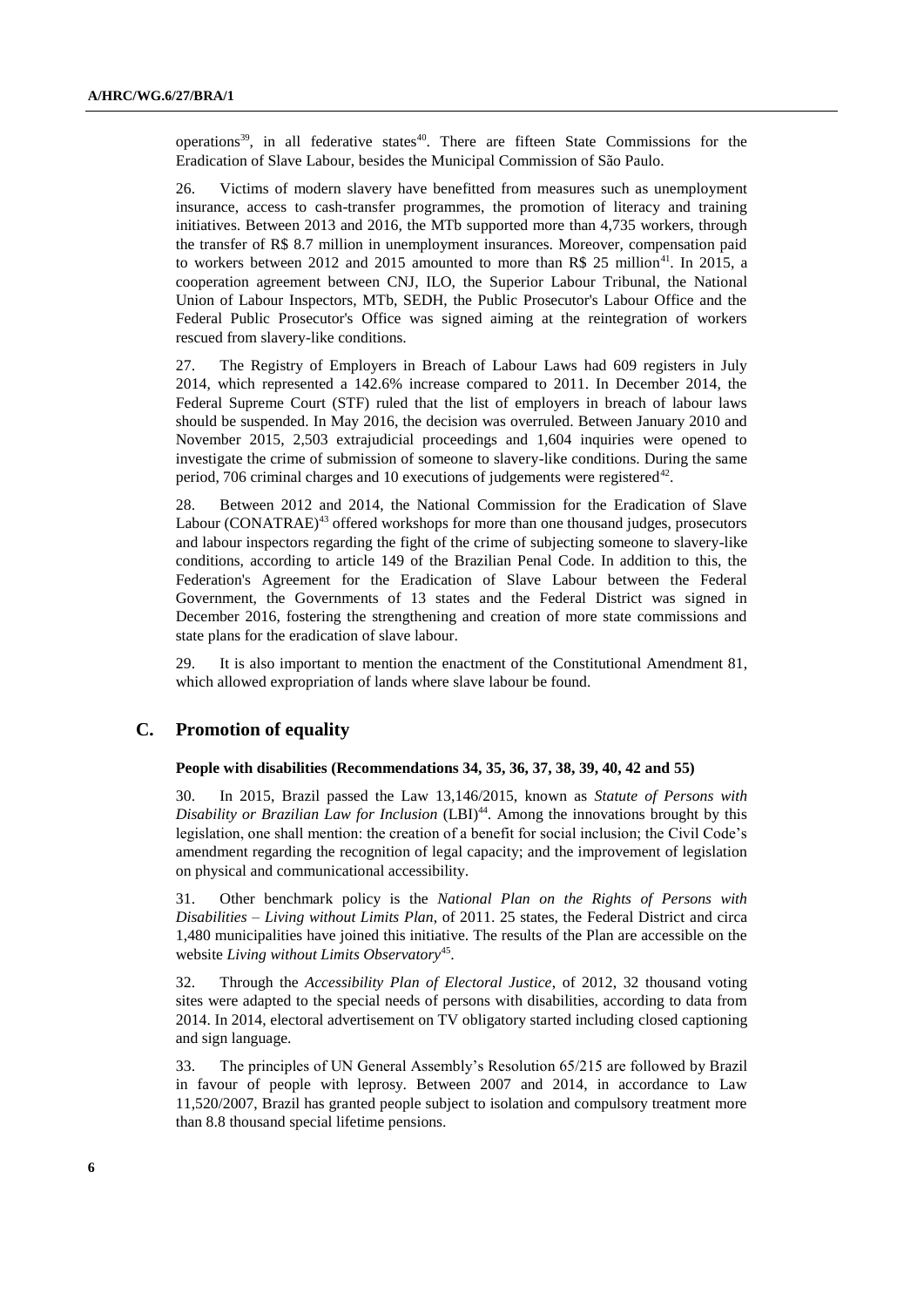34. In spite of progress in the promotion of persons with disabilities' rights, communication presented through Dial-Human Rights (Dial 100) demonstrate that complaints are still recurrent. In 2015, the SEDH's National Ombudsman's Office for Human Rights (National Ombudsman's Office) received 9,656 communications.

#### **Elderly (Recommendations 32, 53 and 54)**

35. The *National Commitment for Active Aging*<sup>46</sup> was established in 2013 in order to coordinate the efforts by the federal bodies in the appreciation, promotion and defence of the elderly's human rights.

36. Other protection mechanisms in place are: Special Police Station for the Elderly; and obligatory notification to the police by health professionals in cases involving violence against older people. In 2015, 32,238 complaints were registered by the Dial 100 service regarding violations of older people's rights, the second highest number.

37. It is worth mentioning the *Reference Centres for Providing Healthcare to the Elderly*, which is part of the States' Network for Healthcare to the Elderly, maintained by the Ministry of Health (MS), and the programmes *Popular Pharmacy Programme*<sup>47</sup> and *Better at Home Programme*<sup>48</sup>. Also, in 2015, Brazil signed the Inter-American Convention on Protecting the Human Rights of Older Persons.

#### **LGBT** *(***Recommendations 24\*, 97 and 140)**

38. In 2011, the Federal Supreme Tribunal recognized same-sex families, granting homosexual couples the right to civil union<sup>49</sup>. Based on CNJ's Resolution 175/2013, Public Civil Register Offices cannot deny the celebration of civil marriage between same-sex people or deny the conversion of civil unions into marriage.

39. The promotion of LGBT's rights still demands legislative and institutional responses, nevertheless. Discrimination against LGBT people is not considered a crime in Brazil. IBGE's data, from 2014, demonstrates that only 7.7% of 5,570 municipalities in Brazil have specific policies regarding LGBT people.

40. The *Report on Homophobic Violence*<sup>50</sup> is a very important subsidy for the development of Government's policies. It is a pioneering initiative coordinated by the SEDH, which brings detailed data about the profile of victims. The third edition of the report was published in 2016 with data from  $2013^{51}$ . In 2017, the fourth edition of the report will be disclosed with data from 2014 and 2015.

41. The 2016 Report indicates a context of constant violence and violation of human rights, having presented cases of homicide and robbery involving deaths against LGBT population. It is important to bear in mind that underreporting of such cases is a reality. The present scenario of negligence and violence requires from Brazil the creation of policies and legislation devoted to punish and prevent discrimination against the LGBT population.

42. The National System for the Promotion of Rights and Fight against Violence suffered by LGBT People of 2013 aims to allow the coordination of public policies<sup>52</sup> on all three levels of the federation. In 2014, the National Committee of LGBT Public Policies, a forum that assembles public agents from state and municipal levels in order to promote the National System, was established. In 2015, the Federal Government created the Interministerial Committee to Fight Homophobia. In addition to this, there is the *National Covenant to Fight Violence against LGBT People*.

43. Through the Decree 8,727/2016, the use of social names by transgender people on official documents provided by the federal public administration was authorized. In 2016, one celebrated<sup>53</sup> the 15th anniversary of the National Council to Fight Discrimination and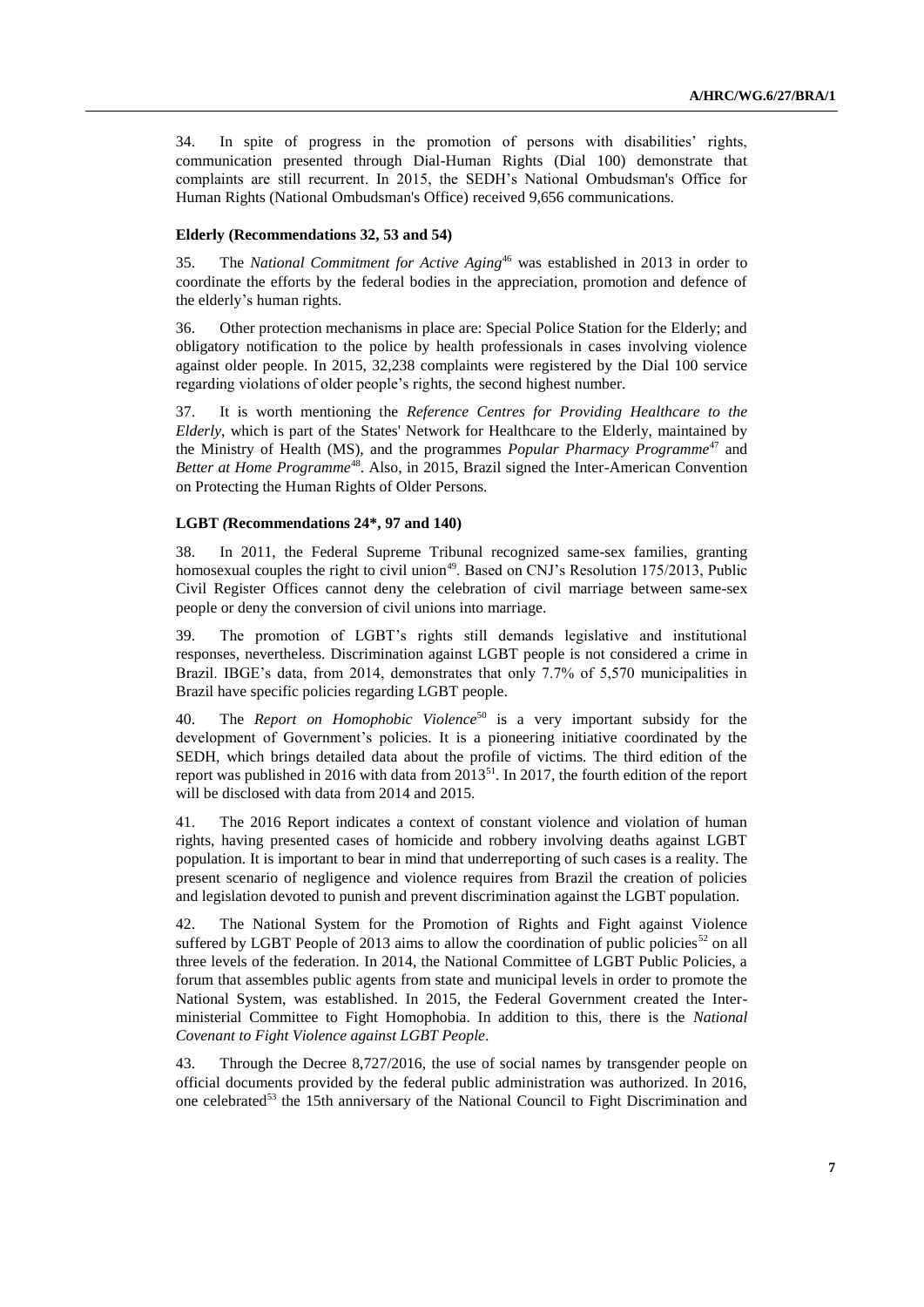Promote the Rights of Lesbians, Gays, Bisexuals and Transgender People  $(CNCD/LGBT)^{54}$ .

#### **Gender equality (Recommendations 43, 44, 45, 46, 47, 48, 50, 51 and 52)**

44. The National Plan for Policies for Women 2013-2015 (PNPM)<sup>55</sup> addresses, among other matters, gender equality in the labour market, women's economic autonomy, with special attention to policies of eradication of poverty and the participation of women in the development of the country.

45. Inequality between men and women in the Brazilian labour market has been reduced in the past few years. Between 2004 and 2014, the average income of women employed had an increase of 61% in real terms and, for the first time, surpassed the threshold of 70% of men's income<sup>56</sup>. There has been progress in women's presence in the labour market, which reached 57.3% in 2014.<sup>57</sup> In 2015, women corresponded to 36.4% of all entrepreneurs<sup>58</sup>. Although women dedicate less hours to their main occupation (35.5 hours per week for women and 41.4 hours per week for men), domestic work represents 25.2 hours per week for women and 11 hours for men – a total weekly journey of 60.7 hours for women and 52.4 hours for men.<sup>59</sup>

46. The majority of undergraduate and graduate students are women, whose average number of years of study is higher than men's are. In 2014, women reached the average of 8 years of study, while the result for men was  $7.5$  years<sup>60</sup>. In this same year, women represented the majority of Brazilians with a doctorate awarded abroad  $(60\%$  of total)<sup>61</sup>. The same applies to training courses offered by the *National Programme for Access to Technical Tuition and Employment* (Pronatec)<sup>62</sup>, in which women represented 68% of the students between 2014 and 2015.

47. In the countryside, the *National Programme for Strengthening Family Farming*   $(Prona f)$ <sup>63</sup> expanded credit limits for women from R\$ 50 thousand to R\$ 150 thousand in 2013. Through *Safra Plan for Family Farming*, credit for women amounted to more than 562 thousand contracts during the period 2014-2015<sup>64</sup>. Women's participation in the *Programme for the Acquisition of Food* increased from 11.5% in 2009 to approximately 50% in 2015. The *National Programme for the Documentation of Women Working in the Countryside*<sup>65</sup> produced three million documents in 2015.

48. Other important results in terms of public policies for women are mentioned: the promotion of equal labour rights for domestic workers through the Constitutional Amendment 72/2013<sup>66</sup>; the expansion of the *Programme Pro-Gender and Racial Equity*<sup>67</sup>; and the expansion of social security benefits (pension for age or incapacitating condition, sickness benefit and maternity wage) in favor of low-income housewives by means of contribution based on minimum wage. The Brazilian Gender Equality Observatory<sup>68</sup> and the Observing Gender Panel<sup>69</sup> are dedicated to the systematization of data related to gender equality.

49. Elections held in 2014 indicated that women's participation increased (8,120 women or 31% of candidates) compared to the 2010 elections (5,056 women candidates or 22.43% of candidates), according to data provided by the Superior Electoral Tribunal (TSE). In spite of the affirmative action inaugurated by the Electoral Law (Law 9,504/1997, altered by Law 12,034/2009), which reserves 30% of places for female candidates, the challenge to increase the number of elected women persists.

#### **Fighting violence against women (Recommendations 90, 91, 92, 93, 94, 95, 96, 103, 116, 138 and 140)**

50. The Law 12,845/2013 regulated the obligatory and integral treatment of people who have suffered sexual assault, and the Law 13,104/2015, which defines the crime of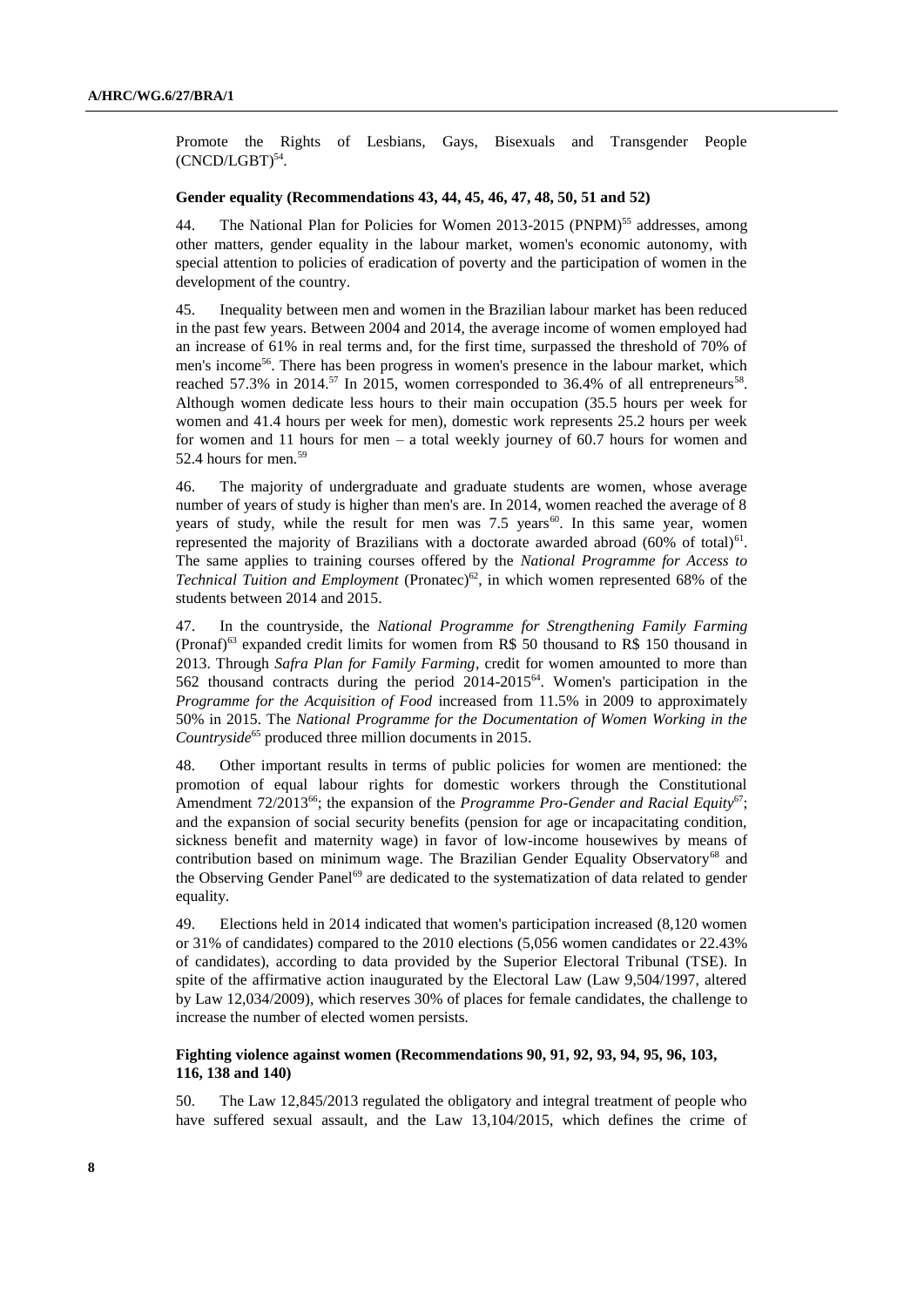femicide<sup>70</sup> as a heinous crime. Rules and regulations<sup>71</sup> were introduced on guidelines for health and security professionals on attention to victims of sexual violence, and on criteria for collecting evidence of sexual violence. In addition to this, two important documents were published – *Dossier Femicide*<sup>72</sup> and the *National Guidelines for Investigating, Prosecuting and Trying from a Gender Perspective Those Responsible for Violent Deaths of Women – Femicide.*<sup>73</sup>

51. The *Programme Women Living without Violence*<sup>74</sup>, created in 2013, consists of six strategic actions for fighting violence against women: the creation of the Brazilian Women House; the creation of Centres for Attention to Women in dry borders regions; mobile units for care for women in situation of violence in the countryside and in forests; the expansion of medical care centres for women; the organization and humanization of care provided to victims of sexual assault; and continuous awareness campaigns.

52. There has been an expansion of the assistance network to women in situation of violence.<sup>75</sup> Among other preventive actions, awareness campaigns were promoted between 2013 and 2015, such as: *MERCOSUR's Campaign Free from Trafficking in Women*<sup>76</sup>*;* the *Campaign Commitment and Attitude in favour of Maria da Penha Law – Law is stronger*<sup>77</sup>; the *Campaign of the Programme Women, Living without Violence*<sup>78</sup>; and the *Campaign I*  Care<sup>79</sup>.

#### **Ethnic-racial equality (Recommendations 31, 50, 51, 138, 162)**

53. Affirmative actions are promoted in Brazil based on the Racial Equality Statute<sup>80</sup>. At the federal level, 20% of vacancies at the civil service are allocated to afro-Brazilians<sup>81</sup> and more  $3,000$  afro-Brazilians joined the civil service in the last 2 years<sup>82</sup>. In federal universities and technical institutes, 50% of the vacancies are reserved for students coming from secondary public schools, with the distribution of vacancies among afro-Brazilians and indigenous people based on the proportion of such groups in the community. Vacancies allocated to afro-Brazilians grew from  $37,100$  in 2013 to  $82,800$  in  $2015^{83}$ .

54. The *Programme Bolsa Permanência* (PBP)<sup>84</sup>, established in 2013, provides financial aid to students in vulnerable socioeconomic conditions and to *quilombola* and indigenous students enrolled in federal higher education institutions.

55. The Statute established the National System for the Promotion of Racial Equality  $(SINAPIR)^{85}$ . It operates based on the voluntary accession of states and municipalities. Until July 2016, 43 racial equality agencies from all regions had joined the System, and 28 others were in the process of joining it.

56. The *National Plan for the Sustainable Development of Traditional Peoples and Communities of African Descent 2013-2015*<sup>86</sup> aims at promoting productive inclusion, guarantee of rights and protection of cultural heritage and African tradition in Brazil. The Monitoring System of Racial Equality Policies<sup>87</sup>, available online, provides information on the implementation of the Plan to Prevent Violence against Black Youth<sup>88</sup> and the Brazil Quilombola Program.

57. Socioeconomic indicators show that living conditions of afro-Brazilians have increased in the last 2 decades, as well as access to services and rights. Progress among afro-Brazilians is higher when compared to other groups. However, challenges remain<sup>89</sup>. In the case of *quilombola* communities, there is the additional challenge of guaranteeing land rights.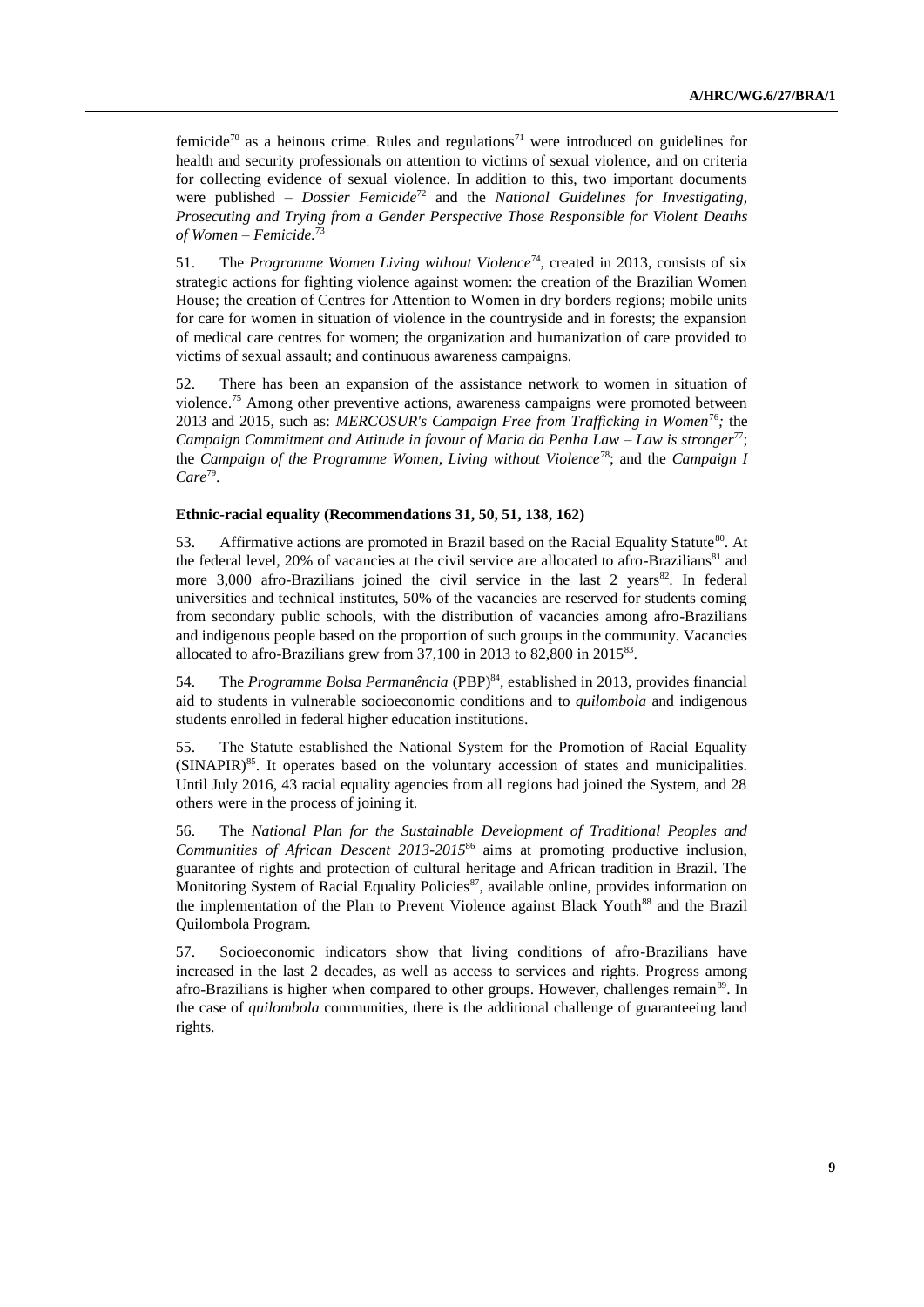## **D. Indigenous people (Recommendations 31, 50, 138, 162, 163, 164, 165, 166, 167, 168, 169)**

58. 817,963 indigenous peoples<sup>90</sup> from 305 different ethnic groups and speaking 274 languages live in Brazil<sup>91</sup>.

59. There are 462 demarcated areas in Brazil<sup>92</sup>. Most of the indigenous lands (IL) are in the Amazon region. Brazil's challenge is to go forward in the regularization of ILs in the rest of the country.

60. There are 77 references to indigenous peoples in voluntary isolation in record, most in the north of Brazil. In order to guarantee their integrity, a policy based on the nonmandatory contact and on ethno-environmental protection of such groups and the territories where they live was developed. Such model acknowledges indigenous autonomy.<sup>93</sup>

61. The *National Policy for the Environmental and Territorial Management of Indigenous Lands* (PNGATI)<sup>94</sup> aims at promoting actions with a focus on the protection and conservation of ILs, guaranteeing the integrity of indigenous heritage, better living standards and the full physical and cultural development of indigenous peoples.<sup>95</sup>

62. Brazil promotes social and citizenship rights of indigenous peoples through interagencies coordination, participation and social dialogue. The *National Council of Indigenous Policy* (CNPI)<sup>96</sup> is a collegiate body with a consultative nature. Established in April 2016, CNPI is responsible for the development, monitoring and implementation of public policies aimed at indigenous peoples.<sup>97</sup>

63. ILO Convention 169 was ratified by Brazil in 2004. An Inter-agencies Working Group was established in 2012 to promote dialogue with indigenous peoples and communities with a view to providing guidance in the process that will lead to the definition of regulation on procedures and modalities for free, prior and informed consultation. A consensus has yet to be reached. Many indigenous peoples, with the support of civil society organizations, have brought elements for the development of guiding principles and procedures, through their own consultation protocols. Brazil sees it as an important contribution to better implement free, prior and informed consultation, in good faith and as a democratic instrument of indigenous protagonism.

64. Indigenous peoples remain among the most vulnerable groups within the Brazilian population when indicators such as income, child mortality, malnutrition, health, schooling and access to sanitation<sup>98</sup>. Brazil is implementing actions to fight nutritional and food insecurity, under-notification of births and difficulties in the access to basic documentation and social security. Regularization of civil documentation is under way, particularly in border areas, as well as active search and consultation for the inclusion of indigenous people in the Federal Government Single Registry of Social Programmes.

65. Formal education policy for indigenous peoples aims at promoting their right to an educational process based on the recognition and appreciation of social-cultural and linguistic diversity, autonomy and protagonism of indigenous peoples. Actions for the construction of adequate schools, capacity building and training of teachers, development of adequate bilingual courseware, school meals, definition of Ethno-Educational Territories and access to higher education are developed, implemented and assessed through the coordination among federal, state and local public agencies<sup>99</sup>.

66. The National Policy of Indigenous Peoples Health Care establishes actions for integral indigenous health care and training in health, taking into account traditional indigenous health practices. Measures in planning and coordinating the sanitation initiatives and the establishment of health centres in indigenous areas were taken in coordination with states, municipalities and civil society, respecting cultural specificities and epidemiological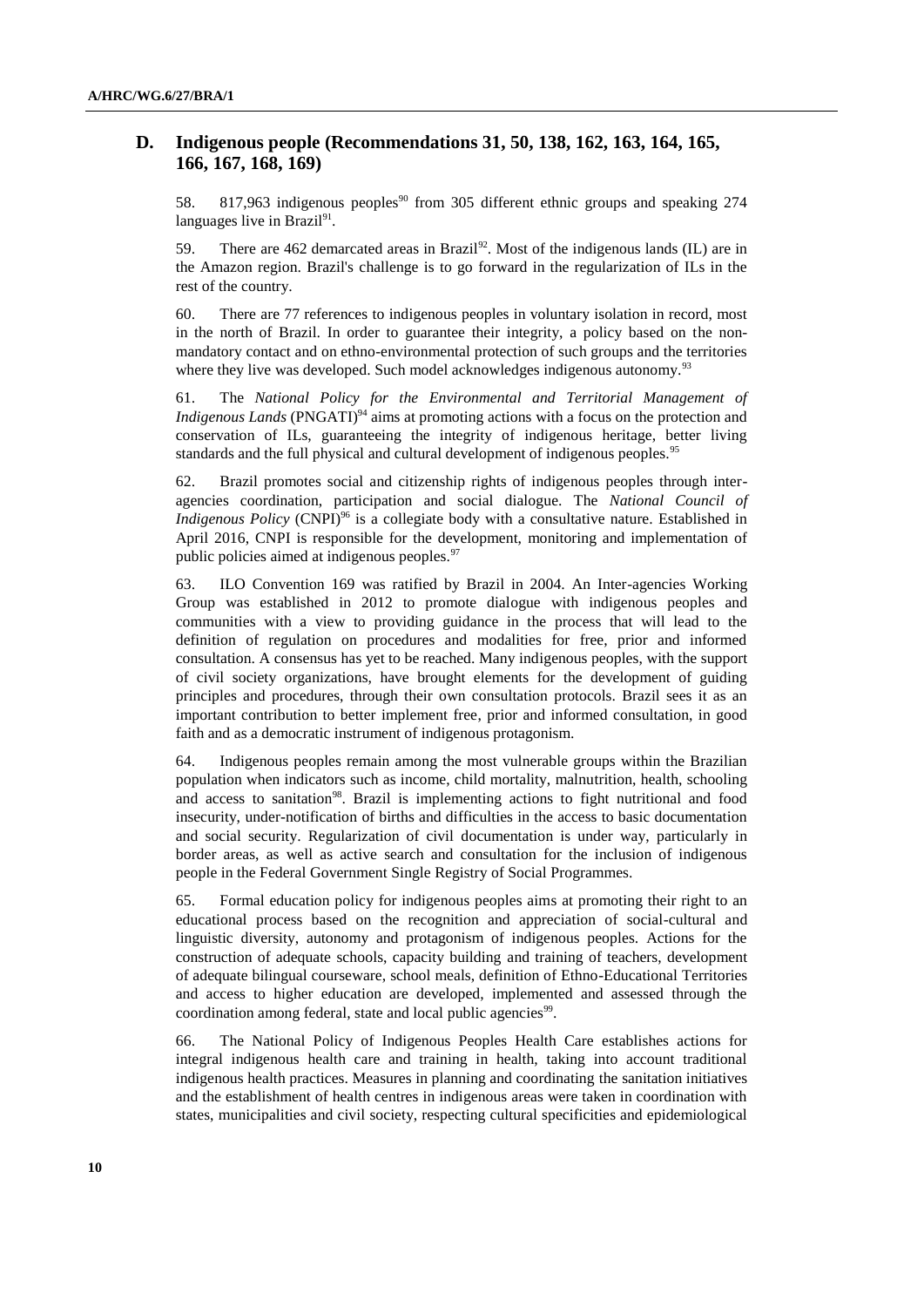profiles of each indigenous people. It also took into consideration the need to strengthen communities' social participation and monitoring $100$ .

#### **E. Migrants, refugees and human trafficking**

#### **Fighting human trafficking (Recommendations 98, 99, 100, 101, 102)**

67. The II National Plan to Fight Human Trafficking  $(II PNETP)^{101}$  seeks the prevention and repression of human trafficking, punishment of perpetrators and attention to victims. Its operative lines deal with the regulatory framework, public policies, capacity building, information sharing and public campaigns. The II PNETP involves 12 ministries and coordinates actions at federal, state and local levels, taking into account existing sectorial policies and the crosscutting nature of the fight of human trafficking. The II PNETP assessment document demonstrated an average progress of 82% in the implementation of its activities $102$ .

68. Law 13,344/2016 provides for the prevention and repression of domestic and international human trafficking, including human trafficking for sexual exploitation, and measures of attention to victims. It added to the Penal Code the crime of human trafficking, whose punishment is increased if the crime is committed against children, adolescents and elderly people or if the victim is taken out of the Brazilian territory. It also foresees intersectorial preventive measures in the fields of health, education, work, justice, tourism, culture and human rights.

#### **Migrants and refugees (Recommendation 170)**

69. In 2015, 28,670 refugee applications were filed in Brazil, a 3,000% increase when compared with 2010, when 966 applications were registered<sup>103</sup>. Most of the applicants come from Africa, Asia (including the Middle East) and the Caribbean. In April 2016, 8,863 recognized refugees lived in Brazil, holding 79 different nationalities<sup>104</sup>.

70. In 2013, the National Committee for the Refugees – CONARE authorized the issuing by Brazilian consular authorities of a special visa for people affected by the conflict in Syria. In 2015, the measure was extended for 2 additional years and Brazil signed an agreement with UNHCR to enhance the visa issuing process in Lebanon, Turkey and Jordan.

71. Integration policies for refugees and migrants in Brazil were enhanced, although challenges remain. Partnerships between the Federal Government and state and local governments created reference and host centres for migrants and refugees in São Paulo, Rio Grande do Sul and Santa Catarina in 2014 and 2015. The Federal Government also signed agreements with civil society organizations in São Paulo, Rio de Janeiro and the Federal District providing financial support to assistance for refugees and refugee applicants. Brazil also implemented the *Entrepreneur Refugee Project*<sup>105</sup> and Portuguese courses through PRONATEC.

72. Bill 2,516/2015, currently being considered at the Parliament, will become, once approved, the new Migrants Law, replacing the Statute of the Foreigner of 1980. The Law will incorporate a human rights perspective to the issue.

73. In 2010, following the earthquake in Haiti, a significant migrant influx started, reaching, in 2015, a total of 72,406 Haitians admitted to Brazil. In 2012, a special protection category was created allowing Brazilian consular authorities to issue humanitarian visas to Haitians. Such measure was extended until 2017. Since then, 48,361 visas were issued and  $51,124$  residence authorizations were granted to Haitians<sup>106</sup>.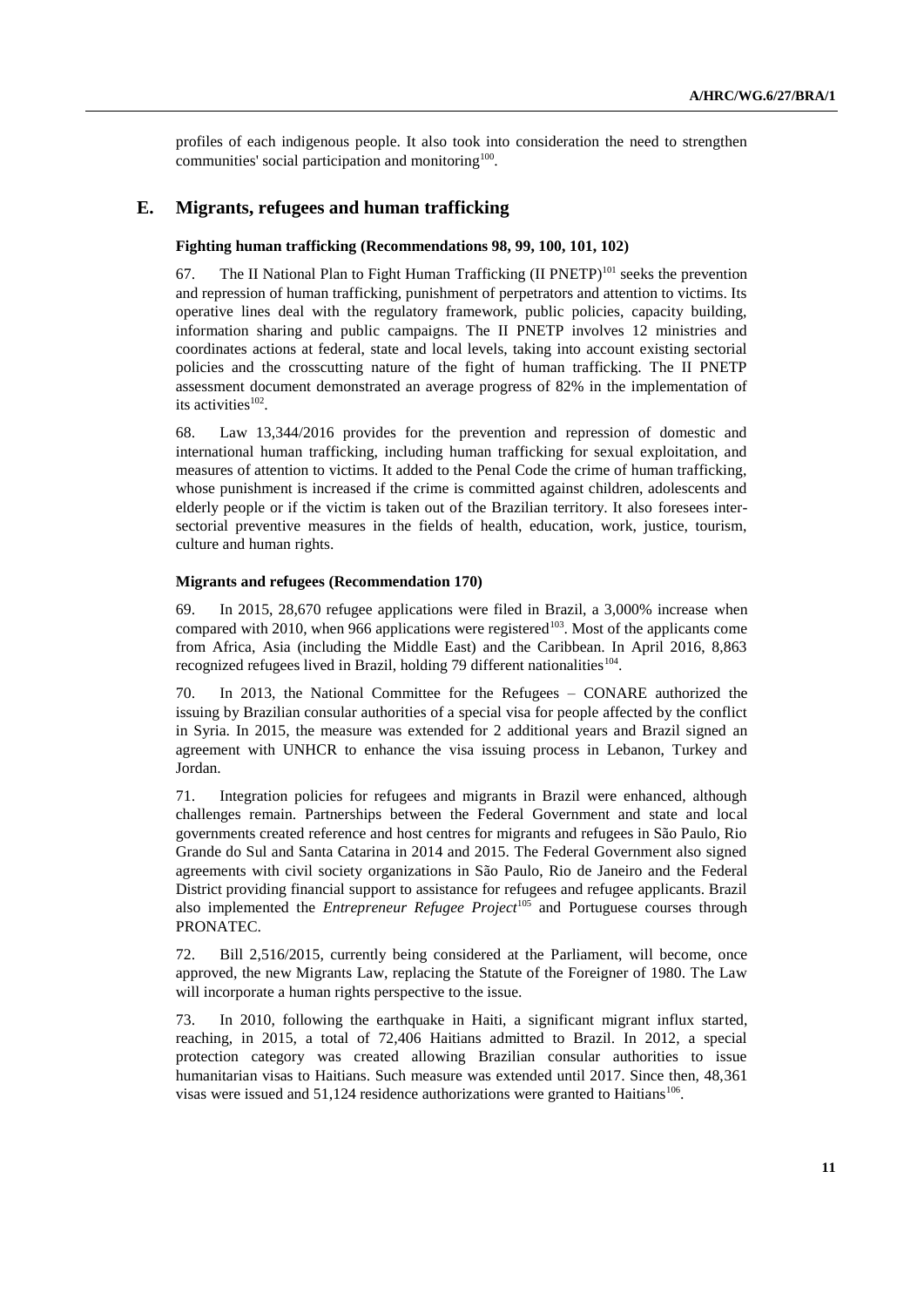## **F. Right to truth and reconciliation (Recommendations 124, 125, 126)**

74. The Special Commission on Political Deceased and Missing Persons (CEMDP) was established to formally recognize persons who were killed or are missing because of acts perpetrated by public agents between 1961 and 1979. The CEMDP has already analyzed 480 requests of recognition and reparation, 362 of which have been granted. Currently, the CEMDP's actions aim at finding and identifying political missing persons. A special reference should be made to the Working Group Perus (GTP), which aims at identifying persons buried at the Dom Bosco cemetery, in São Paulo, and to the Working Group Araguaia (GTA), which aims at finding the remains of political missing persons in the area of the Araguaia River.

75. The Amnesty Commission<sup>107</sup> aims at providing economic reparation for victims of violations perpetrated during the military dictatorship. Since its establishment, the Commission has received 74,000 requests of reparations, of which 63,500 have been analyzed and 43,000 have been recognized as political amnestied, with or without economic reparation<sup>108</sup>.

76. The National Truth Commission (CNV)<sup>109</sup> was in place between 2012 and 2014. In its final report, it recognized the systematic grave human rights violations perpetrated by State agents between 1964 and 1985<sup>110</sup>. CNV has also recognized 191 political deaths and 210 political missing persons, having located 33 bodies, bringing the total number of fatal victims during the dictatorship to 434. 337 people acting on behalf of the State were identified as perpetrators.

77. The report presented 29 recommendations, underlining the need for institutional reforms, legal measures and follow-up of CNV action. Such recommendations aim at guaranteeing follow-up of investigation and reparation actions, as well as non-repetition measures.

78. In order to guarantee victims' right to justice, ten penal procedures were initiated by the Federal Public Prosecutor Office (MPF) based on juridical theses affirming that the Amnesty Law<sup>111</sup> and prescription period are not applicable to crimes against humanity and that kidnapping and concealing of body can be defined as having a permanent nature. It is important to note that applicability of the Amnesty Law is still under consideration by the Brazilian Supreme Court.

### **G. Freedom of expression and internet law (Recommendation 130)**

79. Brazil's Internet Bill of Rights<sup>112</sup> is a cornerstone, both because of its negotiating process – in which civil society played an important role<sup>113</sup> – and of its substance – principles and rules for Internet use in the country. Its following articles must be highlighted: article 8, which guarantees the rights to privacy and freedom of expression as a condition for the full enjoyment of the right to Internet access; and articles 3 and 9, that guarantee Internet neutrality in Brazil. In addition, the Cybercrime Law<sup>114</sup> was enacted in 2012. Remaining challenges refer to the effectiveness of the legal framework and to progress in other related areas, as the discussions in Parliament on data protection<sup>115</sup> and consumer rights and guarantees.

## **H. Judicial system and access to justice (Recommendations 31, 110, 111, 112, 113, 114, 115, 116, 117, 118, 121)**

80. In 2013, Constitutional Amendment 74 granted to the Office of the Union Public Defender functional, administrative and budgetary autonomy. In 2014, Constitutional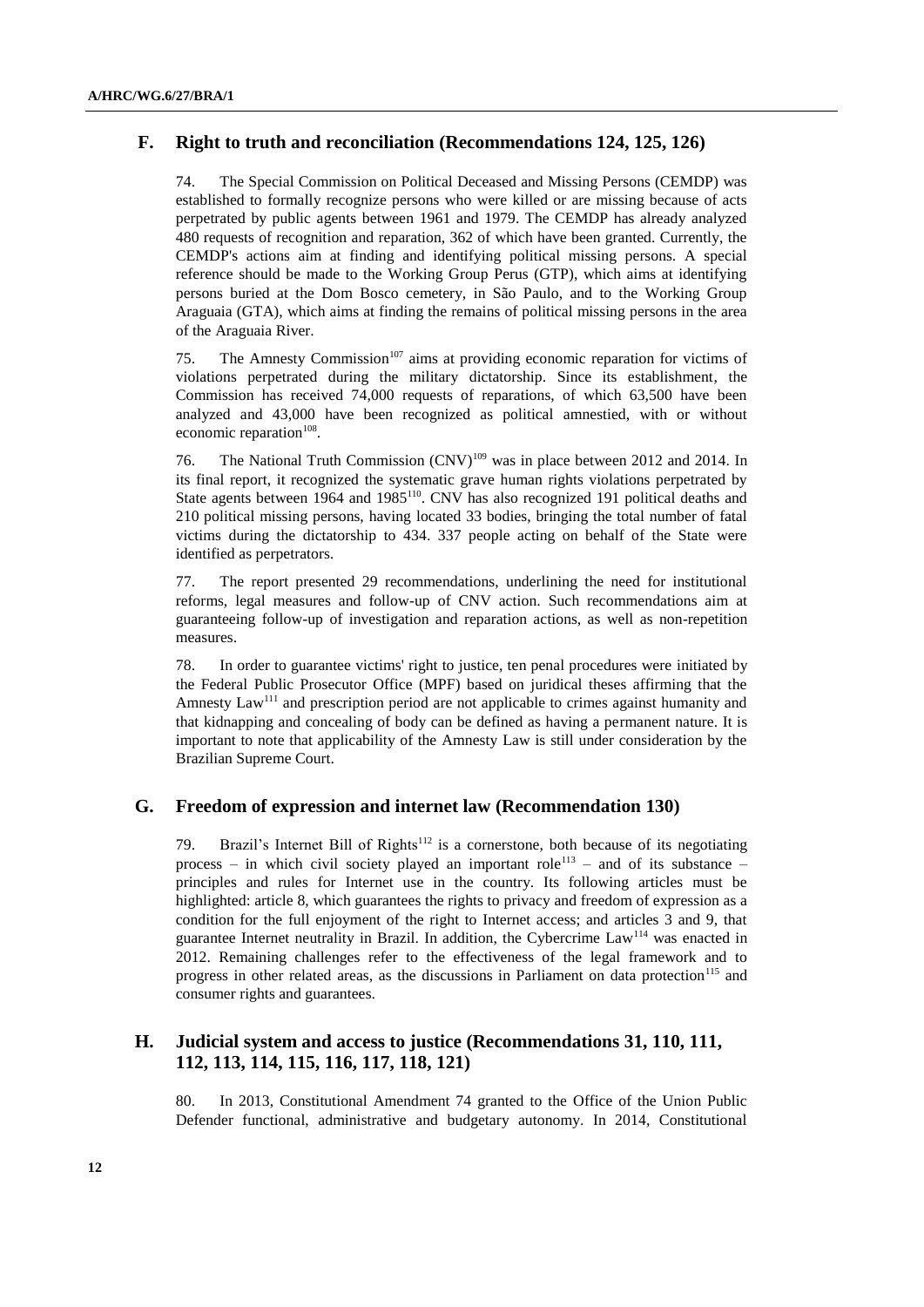Amendment 80 established an eight-year deadline to the Union, states and the Federal District for the provision of public defenders in all their jurisdictional units<sup>116</sup>.

81. Average annual budget of state public defender's offices went from R\$ 68 million in 2009 to R\$ 137 million in 2014. R\$ 102 million of such amount comes from the Federal Treasury. Annual budget of the Union Public Defender's Office went from R\$ 96 million in 2008 to R\$ 365 million in 2014. The average number of public defenders per federate unit went from 190 in 2008 to 227 in 2014. There are, however, regional disparities<sup>117</sup>.

82. Efforts to enhance access to justice must also be mentioned: adoption of Law 12,726/2012, which established itinerant courts in low inhabited areas or to deal with conflicts in rural areas<sup>118</sup>; Law 13,140/2015, which adopted mediation as a means of dispute settlement and conflict resolution within the public administration; signing, in 2013, of the Protocol to Reduce Barriers of Access to Justice for Black Youth in Situation of Violence; the *Safer Brazil Programme* to abbreviate inquiries and judicial procedures; establishment in courts of Permanent Centres of Consensual Methods for Dispute Settlement<sup>119</sup>; the *Full Justice Programme*, which provides for full access to procedures of social interest<sup>120</sup>; the *Open Justice Programme*<sup>121</sup>; and the *Project for Diagnosis and Strengthening of State Justice*<sup>122</sup>. Since 2014, the National Council of Justice (CNJ) exclusively uses electronic judicial procedures, abbreviating its length and reducing  $costs<sup>123</sup>$ . In 2014, most of the complaints addressed to the CNJ Ombudsman mentioned the length of procedures in the Brazilian justice<sup>124</sup>.

83. Seeking to strengthen the human rights culture within the judicial system, the Federal Government and the CNJ launched in 2016 the I National Contest of Judicial Rulings on Human Rights, whose categories took into account the most vulnerable groups in the society.

84. It is also important to underline the *National Strategy to Fight Corruption and Money Laundering* and international judicial cooperation actions in the fields of penal law, civil law and repatriation of assets, as well as Law 12,846/2013, which brings legal entities to account in the administrative and civil spheres for acts perpetrated against national or foreign public administrations.

85. Law 12,694/2012 defines a series of protective measures in favour of judges and public prosecutors. Currently, there are actors in the justice system under protection in the context of the PPDDH.

## **I. Preventing and combating torture (Recommendations 11, 12\*, 13, 14, 15, 31, 59, 63, 64, 120, 122, 123)**

86. In 2013, Brazil established the *National System for the Prevention and Combat of Torture*<sup>125</sup>. It comprises four bodies: the National Committee for the Prevention and Combat of Torture (CNPCT)<sup>126</sup>; the National Mechanism for the Prevention and Combat of Torture (MNPCT)<sup>127</sup>; the National Penitentiary Department; and the National Council of Criminal and Penitentiary Policy. The MNPCT is formed by 11 autonomous and independent experts, with a three-year mandate. The CNPCT is the body for civil society participation in the policy of prevention and combat against torture<sup>128</sup>. At state level, there are 18 committees and 2 mechanisms in place $129$ .

87. The MNPCT has the legal competence to inspect places of detention, without previous notice, in order to assess protocols and proceedings. It makes reports with recommendations to public authorities. Since the beginning of its activities, in 2015, the MNPCT has inspected approximately 50 detention places in 11 different states and in the Federal District. Its reports are available at the SEDH's website<sup>130</sup>. Between April 2015 and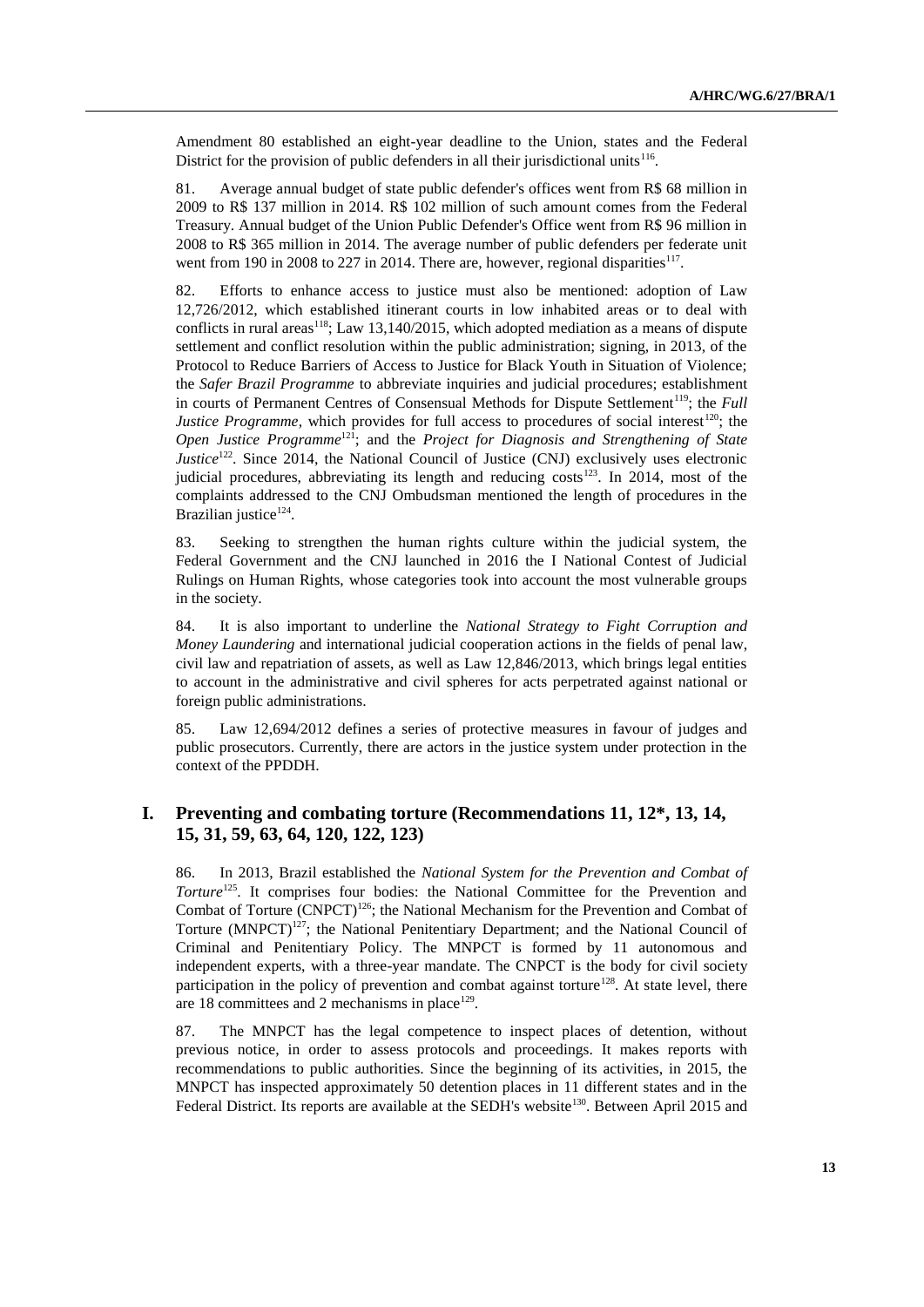March 2016, the MNPCT has issued 813 recommendations, 65% of which on the prison system, 20% on the system to punish children and adolescents in conflict with the law and 15% on mental health units $131$ .

88. Based on the Istanbul Protocol, the CNJ has regulated custody hearings<sup>132</sup>. It has reaffirmed such hearings as a means to prevent and combat torture and has created basic proceedings that need to be followed by judges.

89. The reports of the 2011 visit of the Subcommittee for the Prevention of Torture (SPT) to Brazil were made public in July 2012 and March 2014, followed by the Government's responses, respectively in February 2013 and March 2014. In 2015, Brazil received visits of the Special Rapporteur on Torture and the SPT. In spite of significant legal and institution progress, challenges remain in making existing policies and legal framework effective, as well as in fighting overcrowding and precarious detention conditions.

## **J. Public safety and extrajudicial killings (Recommendations 31, 59, 61, 62\*, 65, 101, 103, 110, 120, 122, 123)**

90. The *National System of Information on Public Safety, Prisons and Drugs*  $(SINESP)^{133}$  aims at gathering, standardizing and treating data related to drugs, public safety, the prison system and criminal justice produced by all federate members $^{134}$ .

91. Taking into account the need to strengthen guidelines for the reduction of police killings because of excessive use of force, Law 13,060/2014 promotes priority use by security agents of instruments with lower offensive potential. The Executive branch has also submitted to the Parliament Bill 5,124/2016, which deals with criminal forensics and the inquiry in cases where the use of police force results in deaths or injuries. A resolution issued in 2015 by the National Council of Public Prosecutors (CNMP) establishes basic proceedings for the work of public prosecutors in the external monitoring of investigations on deaths resulting from the use of police force. In some states, the Office of the Public Prosecutor has created special units to investigate occurrences of violence and excessive use of police force.

92. In the same line, CDDPH's (currently CNDH) Resolution 08/2012 recommends the end of the so-called "resistance reports" or "resistance followed by death" in police reports. Resolution 06/2013 deals with human rights guarantee and non-violence in the context of public assemblies, as well as in the fulfillment of judicial orders aiming at maintaining or repossession. The Federal Government promotes the strengthening of internal audit bodies in charge of monitoring security agents' actions. The National Forum of Police Ombudsmen (FNOP), linked to the SEDH, puts forward proposals to enhance the work of security and social defense agents in the promotion and protection of human rights. To that end, it develops monitoring and complaint follow-up tools; favours autonomy and independence of state police ombudsmen; and promotes the establishment of ombudsmen offices.<sup>135</sup>

93. The Safer Brazil Programme, established in 2012 aims at reducing violent criminality based on cooperation between the Union and federal states. The Programme seeks to enhance investigative procedures; strengthen ostensible policing; bringing the State closer to the population; broader cooperation among public safety institutions, the prison system and the criminal justice system $^{136}$ .

94. The Plan to Prevent Violence against Black Youth foresees preventive actions to reduce vulnerability of young afro-Brazilians ranging between 15 and 29 years old to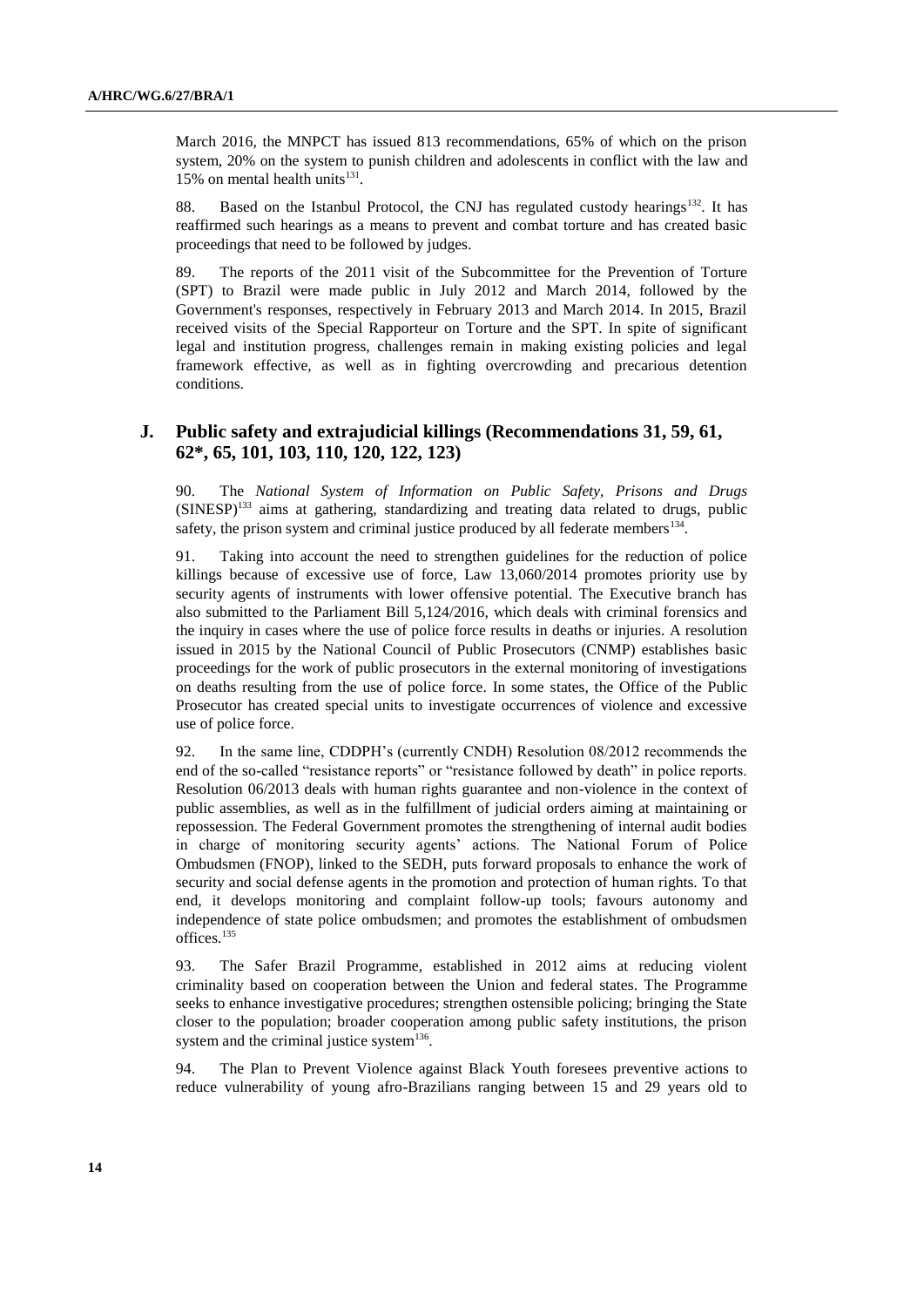situations of physical and symbolic violence. Priority is given to states with higher murder rates, as well as 142 municipalities that concentrated 70% of murders registered in 2010.

95. In spite of the progress observed, reducing murders resulting from gun violence, whose main victims are black poor youth, remains a challenge<sup>137</sup>.

#### **K. Prison system (Recommendations 65 to 78 and 110)**

96. The *National Survey on Penitentiary Data* (INFOPEN)<sup>138</sup>, of 2016, shows that the penitentiary population in Brazil reached 622,202 persons in December 2014. 40% of the inmates are provisional prisoners. Brazil acknowledges the need to give priority to guaranteeing inmates' rights, as established in *United Nations Standard Minimum Rules for the Treatment of Prisoners* (Mandela Rules), which are not yet adequately translated into public policies<sup>139</sup>.

97. Since 2013, DEPEN has been promoting policies to stimulate alternative punishment measures to incarceration<sup>140</sup>. In 2016, the *National Policy of Alternative Punishment* was launched<sup>141</sup>. Alternative measures can be applied to replace preventive incarceration and at time of the sentence's execution. Implementation of such public policies are key elements to promote the necessary positive change in Brazilian prison  $units^{142}$ .

98. The MS, together with the MJC, launched in 2014 the *National Policy of Integral Health Care to People Deprived of Their Freedom in the Prison System* (PNAISP)<sup>143</sup>. It aims at offering universal and equal access to health services for people deprived of their freedom. The *Service of Assessment and Follow-Up of Therapeutic Measures Applied to People with Mental Disease in Conflict with the Law* (EAP)<sup>144</sup> aims at adapting care standards to the singularities and needs of each case.

99. According to INFOPEN<sup>145</sup>, overcrowding in the Brazilian prison system stems from the increase, during the last decade, in the number of provisional detention and incarceration related to drug trafficking. Having the occupation rate of 161% as a backdrop, an increase of over 50% in the number of existing vacancies would be necessary to overcome such deficit<sup>146</sup>. This scenario not only affects inmates' rights, but also makes the implementation of public policies more complex.

100. The implementation of the *Custody Hearings Programme*<sup>147</sup>, based on the Mandela Rules, represents an important step forward. The programme allowed for the implementation of such hearings in all states in order to guarantee that every citizen arrested in *flagrante delicto* is quickly presented before a judge who will assess the need for maintaining his/her detention, as well as identify possible signs of torture, ill-treatment or other illegal acts. It is also foreseen the creation of electronic monitoring centres, social assistance and services centres and penal mediation chambers<sup>148</sup>.

101. Data from the CNJ shows that the Custody Hearings Programme resulted in a 50% reduction in the number of provisional detentions<sup>149</sup>. This is an essential initiative, especially in view of INFOPEN 2016 data that show that the rate of deaths per 100 thousand people among the prison population in Brazil is 95.23, more than three times the average rate of the Brazilian population  $(29.1)^{150}$ . Such figure indicates that there are concerning flaws in the prison system related both to structural, sanitary and health conditions and to physical violence and overcrowding.

102. Ombudsman offices are an important element within the system. The National Ombudsman of the Prison System's Office, established under the DEPEN structure, received in 2013 a monthly average of 2.1 thousand communications. Most of them were complaints referring to negligence, ill-treatment, torture and degrading treatment.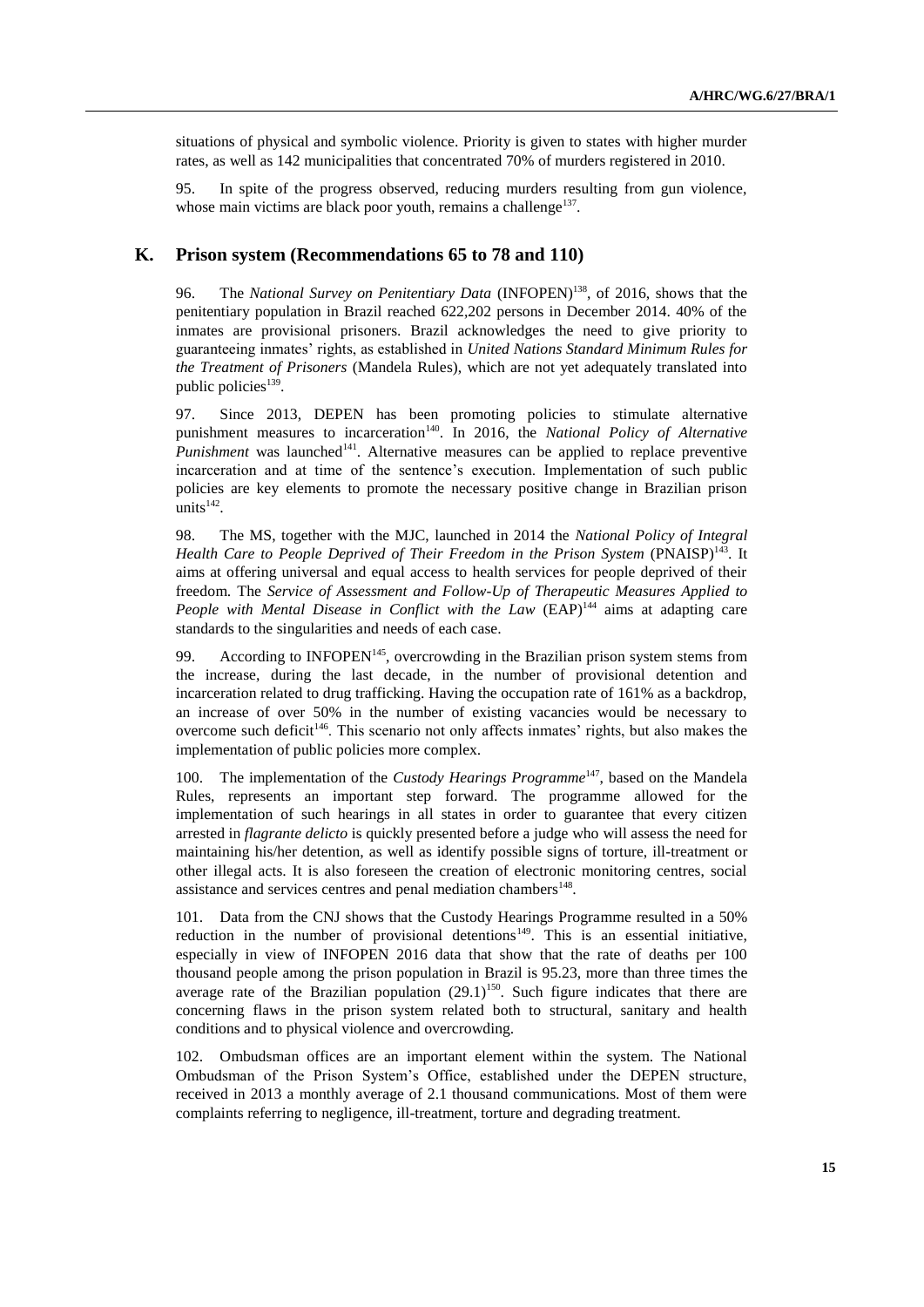103. DEPEN is also broadening and enhancing training of federal and state penitentiary agents. Training includes sessions on human rights, prison intelligence, safety in prisons and crises management. Since its establishment, in 2012, the National School of Penal Services has already offered 40 thousand vacancies<sup>151</sup>.

104. In 2016, *DEPEN Information System* (SISDEPEN)<sup>152</sup> was included in INFOPEN. SISDEPEN is a national digital platform to follow-up penal executions, precautionary detentions and safety measures. It allows for the development of individualized profiles of people deprived of their freedom. It aims at preventing inappropriate extension of detention measures. According to INFOPEN 2015, approximately 60% of provisional detainees were in custody awaiting trial for more than 90 days.

105. Offering job opportunities and education is another issue of concern. The Penal Execution Law establishes that people who were sentenced in an enclosed or semi-open regime can reduce part of their detention time in exchange of work or education activities. However, INFOPEN 2016 shows that only 11% of detainees are involved in formal education activities and 20% in work related activities.

106. CNJ launched in 2012 the *Female Detainee Booklet*<sup>153</sup> aiming at providing guidelines to the female prison population on their rights. In 2014, DEPEN, SPM and state secretariats established the *National Policy of Attention to Women Deprived of their Freedom and Former Inmates* (PNAMPE)<sup>154</sup>. It will benefit more than 37 thousand female inmates<sup>155</sup>. Considering that between 2000 and 2014 there was a 567% increase in the female prison population, which is higher than the increase of the general prison population<sup>156</sup>, such initiatives are especially important.

107. In conformity with the *United Nations Rules for the Treatment of Women Prisoners and Non-custodial Measures for Women Offenders* (Bangkok Rules), Brazil implements policies to enhance women's conditions within the criminal and prison system, as well as actions dedicated to pregnancy and maternity in prisons. Law 12,962/2014 guarantees periodic visits of children and adolescents to their detained parents and ensure that detained parents will not be deprived of their family power. The current scenario shows the need to advance in this area, since, for example, only 34% of female prisons and 6% of malefemale units have adequate cells for pregnant women and only 5% of female units have day-care facilities whereas none of the male-female units offers such service.

### **L. Children and adolescents (Recommendations 33, 98, 99, 103, 138 and 140)**

108. The 1990 *Child and Adolescent Statute* (ECA) is a legal landmark for the comprehensive protection of children and adolescents. The ECA's 25<sup>th</sup> Anniversary Report<sup>157</sup> (2016) highlights the achievements in this area, but also recognizes current challenges. Examples are the level of schooling amongst teenagers and high adolescents' homicide rates, especially among young black males<sup>158</sup>. According to the National Ombudsman's Office, violations against children and adolescents constitute the majority<sup>159</sup> of cases reported through the Dial 100 service.

109. State action in this area is also guided by the 2011 *10-Year Plan for the Rights of Children and Adolescents*. The *National Policy on the Rights of Children and Adolescents* informs the functioning of the *System of Guarantee of the Rights of Children and*  Adolescents (SGD)<sup>160</sup> and is included in the *National Multiannual Plan for 2016-2019*<sup>161</sup>.

110. The Brazilian Government has developed strategies to engage various stakeholders, such as the *Convergence Agenda for the Integral Protection of the Rights of Children and*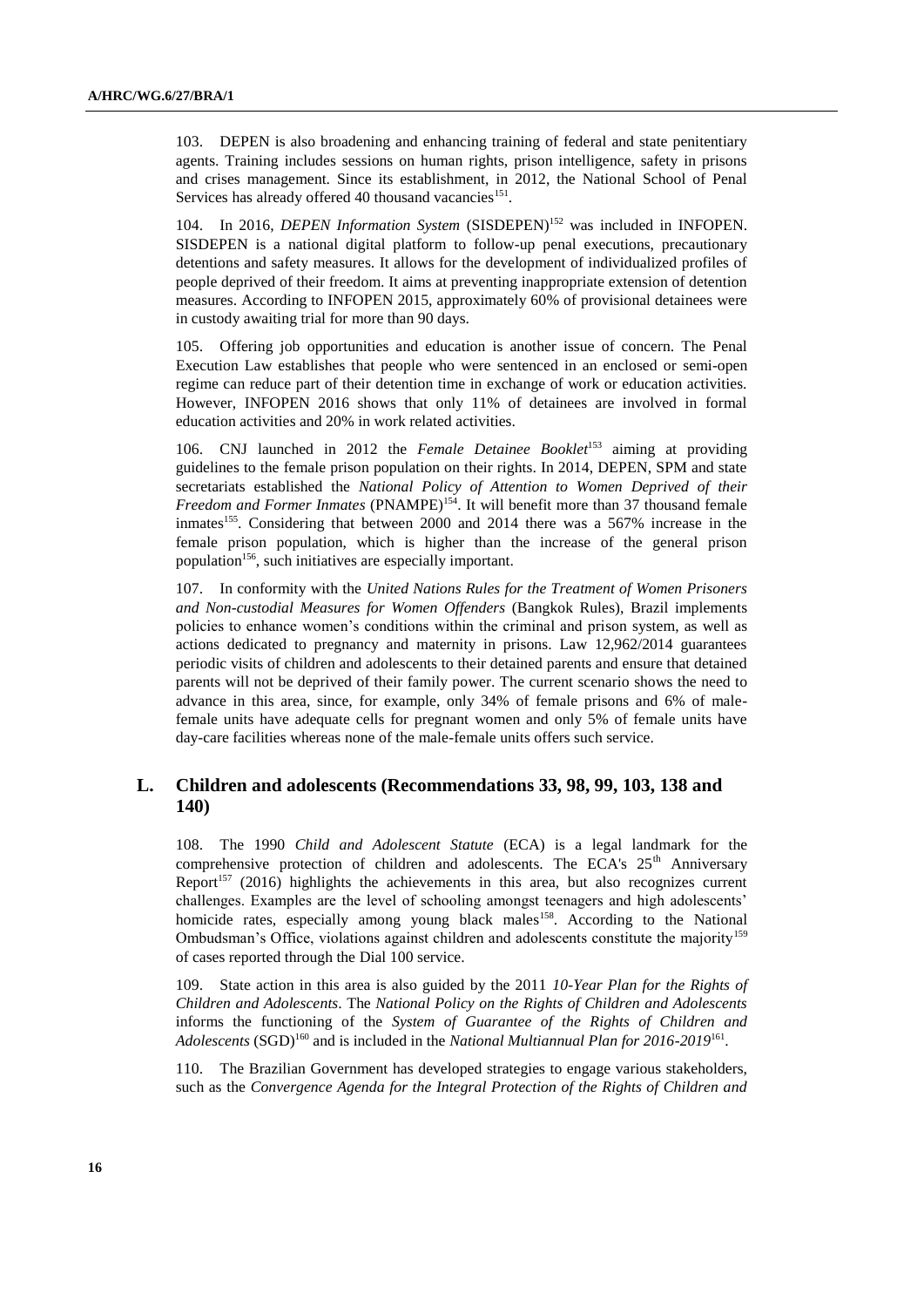Adolescents<sup>162</sup>, Live Young<sup>163</sup>, and the *Constitution Charter of Strategies in Defence of the Rights of Children and Adolescents*<sup>164</sup> .

111. The Convergence Agenda has innovated by creating an application for smartphones called *Protect Brazil*<sup>165</sup>, which enables people to report violations online, and by launching the campaign *Respect, Protect and Guarantee – All Together for the Rights of Children and Adolescents*<sup>166</sup>, which aims to raise awareness about the need to monitor and report any suspected violation of rights.

112. New legislation has been implemented, such as: Law 13,010/2014, which establishes the right of children and adolescents to be educated and cared for without the use of physical punishment or cruel or degrading treatment; and Law 12,978/2014, which establishes that enabling sexual exploitation of children or adolescents is a heinous crime; and Law 13,257/2016, which establishes public policies for early childhood.

113. Other important initiatives to fight the sexual exploitation of children and adolescents are: the revision of the 2013 *National Plan to Fight Sexual Violence against Children and Adolescents* (PNEVSCA)<sup>167</sup> and the ongoing implementation of the *Integrated and Reference Actions Programme* (PAIR)<sup>168</sup>. Efforts to advance the protection are still fundamental: in the first months of 2016, 4,953 cases were reported via Dial  $100^{169}$ .

114. The ECA and the Law 1,594/2012, which established the *National System of Socio-Educational Assistance* (SINASE)<sup>170</sup>, constitute the legal framework for the implementation of measures aimed at minors who break the law. The 2015 report from the National Public Prosecutor's Council<sup>171</sup> highlights the current challenges of this system, such as: overcrowding; lack of infrastructure for educational and vocational training; facilities below standard; and insufficient provision of health care. The current challenges therefore include the full implementation of the ECA and the SINASE Law directives, as well as other public policies<sup>172</sup>.

#### **Child labour (Recommendations 104, 105 and 109)**

115. Between 1992 and 2015, the number of children and adolescents working has decreased from 5.4 million to 1.1 million, according to data from the *National Household Sample Survey* (PNAD), which represents a decline of 80%.

116. The Constitution Charter, coordinated by the SEDH, presents four strategic axes of policy, of which one is aimed specifically at eradicating child labour<sup>173</sup>.

117. From 2013 onwards, the *Child Labour Eradication Program* (PETI)<sup>174</sup> incorporated the benefits of the *Unified Social Assistance System* (SUAS)<sup>175</sup>, which aims to accelerate the actions established on the *National Plan for the Prevention and Eradication of Child Labour and Protection of the Adolescent Worker*<sup>176</sup> and on the Constitution Charter. The PETI aims to remove people under 16 from the labour market by financially supporting lower income families and by offering guidance through services<sup>177</sup> such as the *Service of* Coexistence and Strengthening of Links (SCFV)<sup>178</sup>.

118. In 2013, Brazil hosted the III Global Conference on Child Labour, reaffirming its commitment to combat child labour. In 2014, Brazil signed the Declaration of the Constitution of the Latin American and Caribbean Regional Child Labour Free Initiative<sup>179</sup>.

#### **Homeless children (Recommendations 108 and 109)**

119. Since 2012, the National Secretariat for the Promotion of the Rights of Children and Adolescents (SNPDCA) has been engaging with civil society and has encouraged the participation of street children in the discussions. This coordination aims to guarantee, within the *National Policy for Homeless People*<sup>180</sup>, special attention to children and adolescents.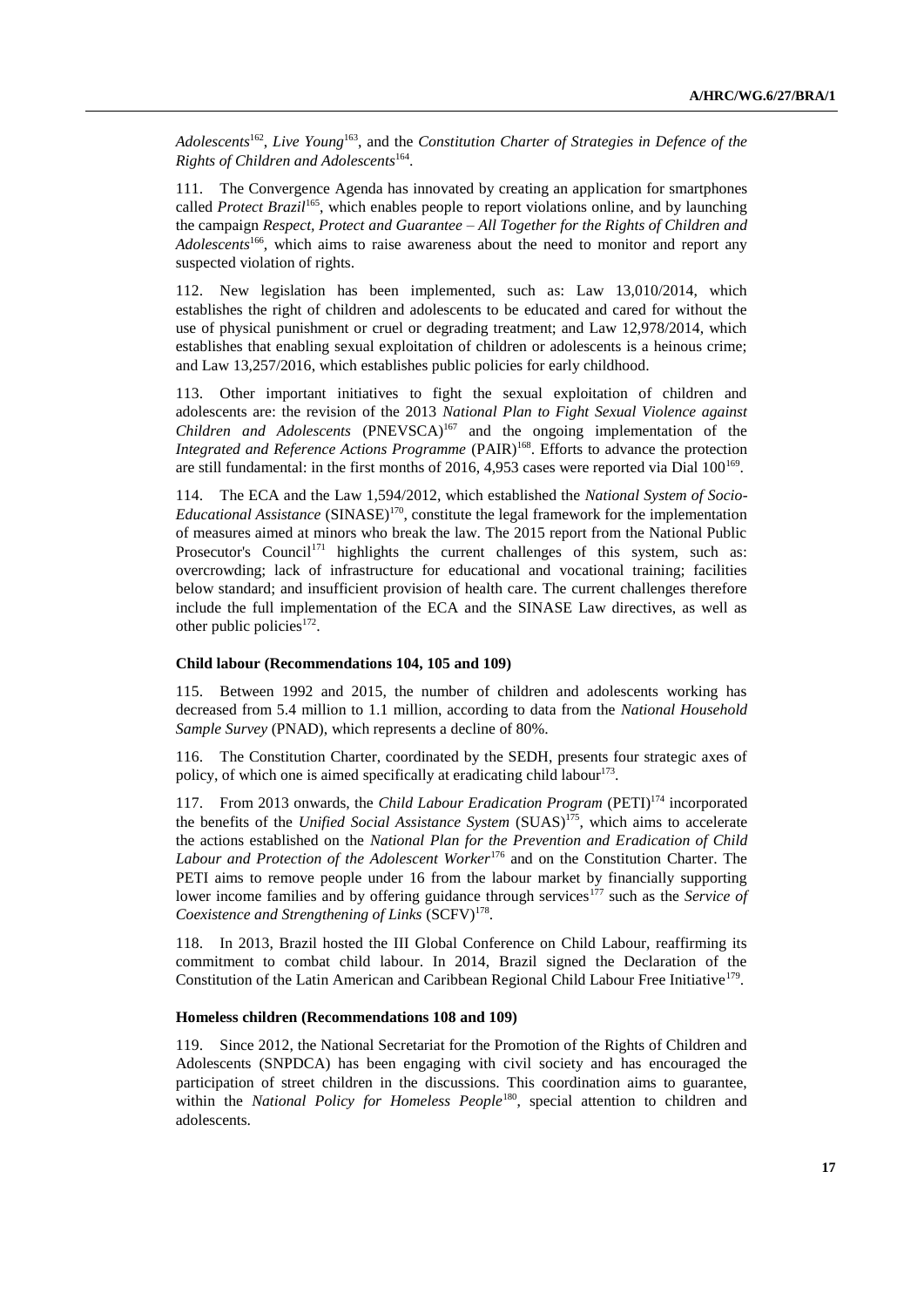120. The Specialized Centres for Social Assistance (CREAS)<sup>181</sup> and the Specialized Centres for Homeless People support street children and adolescents and provide specialized and continuous guidance to individuals and families whose rights may have been violated.

121. In 2016, the National Council for Social Assistance (CNAS) and the National Council for the Rights of Children and Adolescents (CONANDA) approved the Joint Resolution  $1^{182}$ , which includes specific guidelines for the assistance, education and healthcare of street children in the *Reception Services for Children and Adolescents*.

122. The Reception Services<sup>183</sup> offer actions aimed at children and adolescents who are under protective measures by judicial order, who have had their rights violated and who do not receive care from their families<sup>184</sup>.

#### **Birth registration (Recommendations 128 and 129)**

123. The Brazilian Government is committed to giving everyone access to birth certificates<sup>185</sup> with its *National Mobilization for Birth Certificates*<sup>186</sup> initiative.

124. In the past five years, the national average of unregistered children declined by more than 50%. The percentage of children that were not registered kept falling: it was 20.9% in 2002, 12.2% in 2007, 6.6% in 2010 and only 1% in 2014, according to IBGE's data.

125. This achievement derives from the implementation of specific public policies, such as: the establishment of registry offices in health clinics and hospitals; the establishment of state and municipal committees to implement the birth registration policies; the establishment of the *National Civil Registry Information System* (SIRC)<sup>187</sup>; campaigns to raise awareness; and the expansion of indigenous people's birth registration<sup>188</sup>.

## **M. Right to health (Recommendations 146, 147, 148, 149\*, 151 and 152)**

126. The *Systemic Inspection Report*, published by the Brazilian Court of Audit (TCU) in 2014<sup>189</sup>, found that overcrowding of hospital emergencies, insufficient numbers of health professionals and infrastructure deficiencies are some of the Brazilian national health service's problems. In a report published in  $2016^{190}$ , the TCU reported concern about delays in cancer treatments and the increase in the number of people seeking public health care outside their home state.

127. The *National Policy of Primary Attention* (PNAB)<sup>191</sup>, in 2015, was responsible for expanding the health care coverage in Brazil: more people now have access to the *Family Health Teams* (SF) and the *Community Health Professionals* (ACS). In 2016, the Family Health Strategy was present in 5,481 municipalities<sup>192</sup>. In addition, 66.44% of the population had access to the ACS services.

128. Within the scope of the *Stork Network* (RC)<sup>193</sup>, membership reaches 248 health regions. More than 98% of the Brazilian municipalities have joined the Network and have been improving attention to prenatal, childbirth and the puerperium. In 2016, 1091 neonatal units were qualified: 209 Neonatal Intensive Care Units, 709 Conventional Neonatal Intermediate Care Units and 173 Kangaroo Neonatal Intermediate Care Units (NICU).

129. In 2012, the MS published the *Protocol for the Use of Levonorgestrel in Emergency Hormonal Contraception*<sup>194</sup>, a strategic input in preventing unwanted pregnancies and consequently unsafe abortions. Brazil has made significant progress in this area and, between 1990 and 2013, the number of deaths linked to childbirth and pregnancy was reduced by  $43\%$ <sup>195</sup>.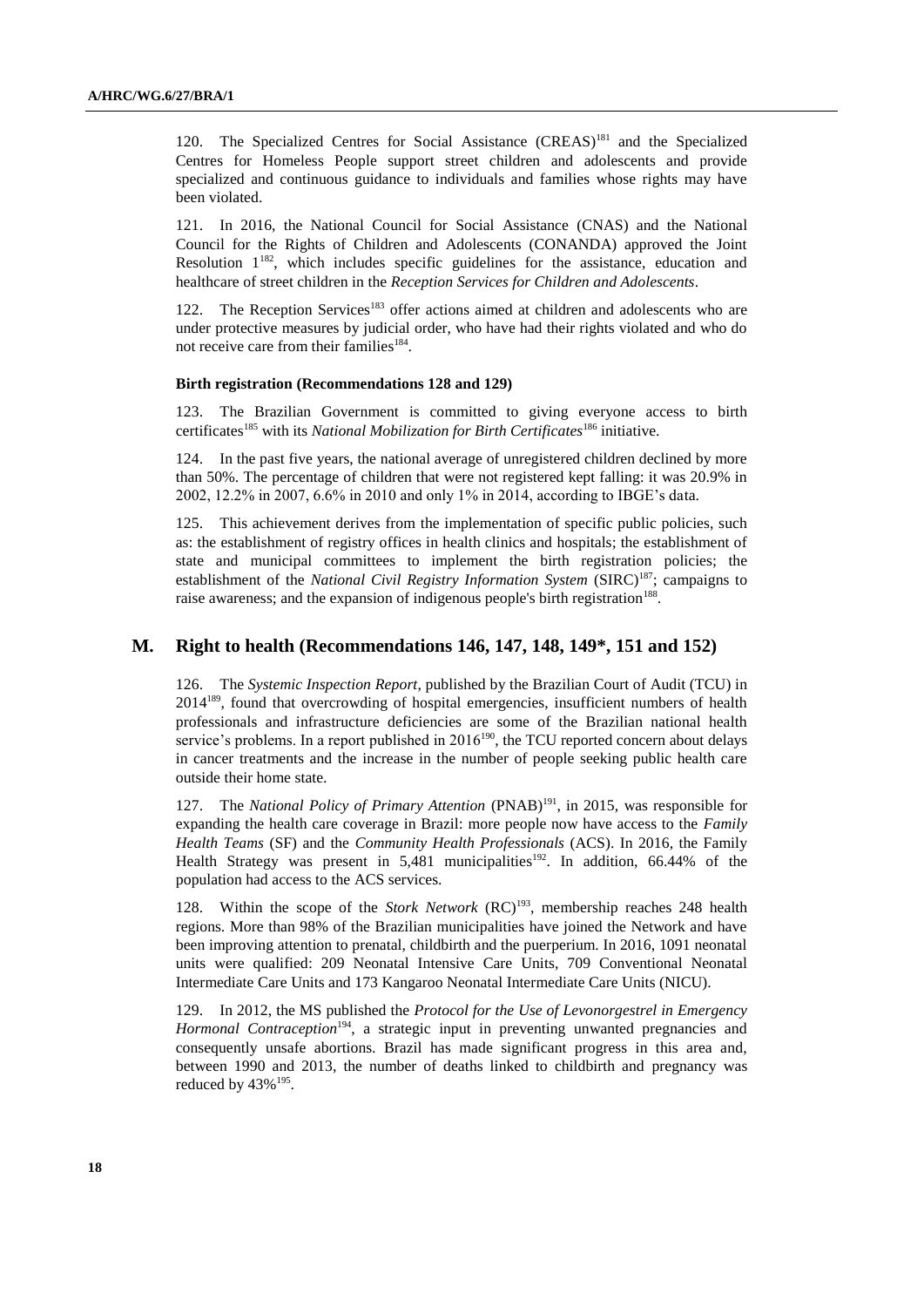130. Brazil is one of the 62 countries that have achieved the reduction target set in the Millennium Development Goals regarding infant mortality<sup>196</sup>. Between 1990 and 2012, the infant mortality rate diminished approximately 70%, reaching 14.6 deaths per 1,000 births $197$ .

131. Combating child malnutrition is another important objective of Brazilian public policies. In 2014, the NutriSUS strategy<sup>198</sup> was launched with the objective of improving the quality of food available to children from 6 months to 3 years old and 11 months by adding micronutrients to the meals offered in day-care centres. The first phase of NutriSUS' implementation included 1,717 municipalities, 6,864 day-care centres and 330,376 children<sup>199</sup>.

132. From 2003 to 2014, there was a 9% decrease in the rate of HIV contamination in the country<sup>200</sup>. However, data from the 2016 MS's Epidemiological Bulletin shows that there was an increase of HIV/AIDS contamination amongst specific groups: pregnant women (2.7 per 1000 in 2015) and young people aged 15 to 19 (between 2006 and 2015, the rate amongst this age group tripled). This new scenario reaffirms the importance of continuing the fight against the HIV/AIDS epidemic, with the implementation of the Paris Declaration and of programmes such as "Live Better Knowing" and "Young Leaderships".

## **N. Right to adequate food (Recommendations 147 and 153)**

133. The 2014 World Food Insecurity Report, published by the Food and Agriculture Organization (FAO), shows that Brazil has significantly reduced hunger, malnutrition and undernourishment. Brazil left the "Hunger Map" and the Undernourishment Prevalence Index (POA) reached a level lower than the statistical limit of  $5\%^{201}$ .

134. The *National Strategy for the Promotion of Breastfeeding and Healthy Complementary Feeding in the National Health Service* – *The Brazilian Breastfeeding Strategy*  $(EAAB)^{202}$  – aims to promote, protect and support breastfeeding and healthy complementary feeding for children under 2 years old and to improve the skills and abilities of primary health care professionals.

### **O. Right to education (Recommendations 156\*, 157, 158, 159, 160 and 161)**

135. In 2014, the *National Education Plan 2014-2024* (PNE)<sup>203</sup> was launched, with 20 goals that include, among others, guaranteeing quality basic education and reducing inequalities. The goals for 2015 and 2016 have not yet been reached, which demonstrates the need for further efforts by the Brazilian Government. The 2015 *International Programme for Student Assessment* (PISA)<sup>204</sup> showed that almost half of the Brazilian students assessed are below the level of learning considered adequate in science, mathematics and reading.

136. In 2016, the result of the *Basic Education Development Index* (IDEB)<sup>205</sup> was published<sup>206</sup>. In 2015, the IDEB indicated that Brazil exceeded the target for the initial years of Elementary School<sup>207</sup>. However, in the final years of elementary education and in high school, IDEB's national goals were not reached.

137. Modernizing Secondary Education is one of the Brazilian Government's priorities. In September 2016, new legislation<sup>208</sup> was proposed to restructure and expand Secondary Education. It is currently under discussion in the National Congress.

138. Illiteracy among young people and adults in Brazil declined from 12.4% in 2001 to 8.0% in 2015, according to PNAD. In the 15-19 age group, the 2015 PNAD recorded an illiteracy rate of 0.8%, much lower than the general average. MEC provides technical and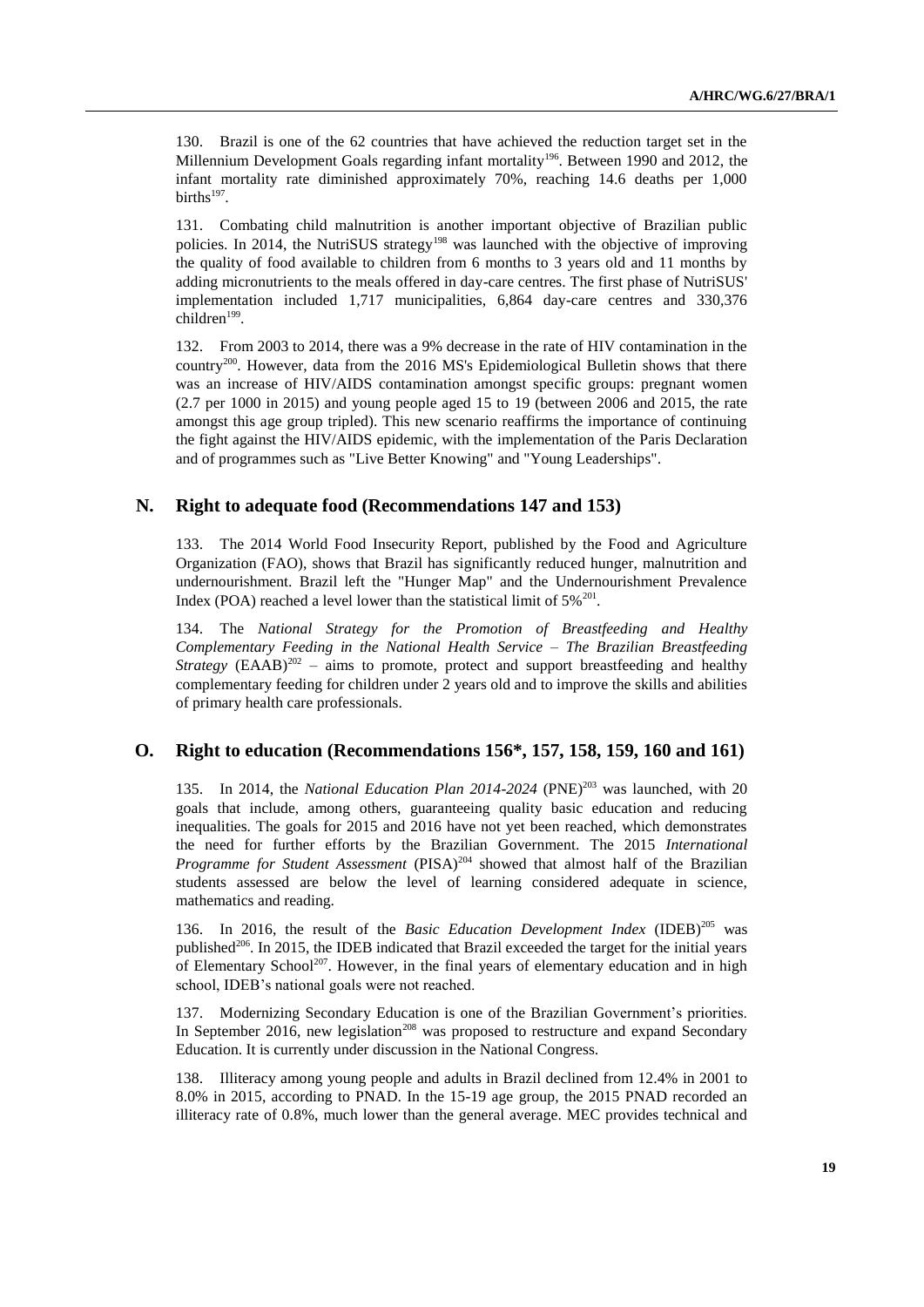financial assistance for alphabetization projects developed by states and municipalities that integrate the programme *Literate Brazil*<sup>209</sup> .

139. Regarding Youth and Adult Education (EJA), between 2008 and 2012, 6.7 million young people and adults were benefited by Literate Brazil. According to SECADI 2014's report<sup>210</sup>, the illiteracy rate fell by 2.2% compared to 2006. In absolute terms, however, the total number of illiteracy in this group declined from 14.5 million to 13.2 million. This demonstrates the relevance of the *National Programme of Youth Inclusion* (Projovem)<sup>211</sup>, which reached more than 300,000 young people from urban areas, between 2012 and 2014, and 37,000 from the countryside, in 2014. It is important to note the difference between the illiteracy rate in rural and urban areas. The index in the cities is 6.3%, but in the rural areas it reaches 20.1%.

140. In recent years, the number of pre-school children (4–5 years old) enrolled in basic education has increased 17%. There has also been a steady progress in the same period in access to basic education for children and young people aged 4 to 17: from 89.5% to 93.6% between 2005 and  $2014^{212}$ .

141. The *National Programme for Education in Agrarian Reform* (Pronera)<sup>213</sup>, which supports development projects for agrarian reform areas, guaranteed formal education to 164,000 people in almost two decades by financing 320 courses in 880 municipalities<sup>214</sup>.

142. Brazil is committed to human rights education and has been promoting the following public policies and programmes in this field: National Human Rights Education Plan (PNEDH); support to the National Committee on Human Rights Education; Human Rights Education Committees in the states and municipalities; capacity-building courses on Human Rights Education for professors and basic education professionals; Human Rights Award and the National Prize for Human Rights Education; implementation of the National Guidelines for Human Rights Education<sup>215</sup>; and the National University Pact.

#### **P. Environment (Recommendation 155)**

143. Between 2004 and 2015, the annual rate of deforestation in the Legal Amazon area reduced by approximately 78%, according to the Ministry of the Environment (MMA) and the Ministry of Science, Technology, Innovation and Communications (MCTIC). This is the result of the Action Plan for Prevention and Control of Deforestation in the Amazon Region (PPCDAm), launched in 2004.

144. The National Policy on Climate Change  $(PNMC)^{216}$  set the goal of reducing deforestation in the Amazon region by 80% in relation to the average deforestation between 1996 and 2005 and 40% in the Cerrado area, in relation to the period from 1999 to 2008. In 2015, the reduction of deforestation in the Amazon region was approximately 68%, while in the Cerrado more recent data indicates a reduction close to the target.

145. Brazil ratified the Paris Agreement in 2016 and is committed to reducing carbon emissions by 37% by 2025 and by 43% by  $2030^{217}$ . This demonstrates the firm commitment of the Brazilian State to the environment. At national level, the challenge of implementing public policies and environmental laws<sup>218</sup> persist. An example is what happened in the city of Mariana, Minas Gerais, in 2015.

### **Q. Major construction works and sporting events (Recommendations 56, 57 and 58)**

146. Human rights violations can occur during major infrastructure projects and big sporting events. In 2017, a working group will be created, with the participation of civil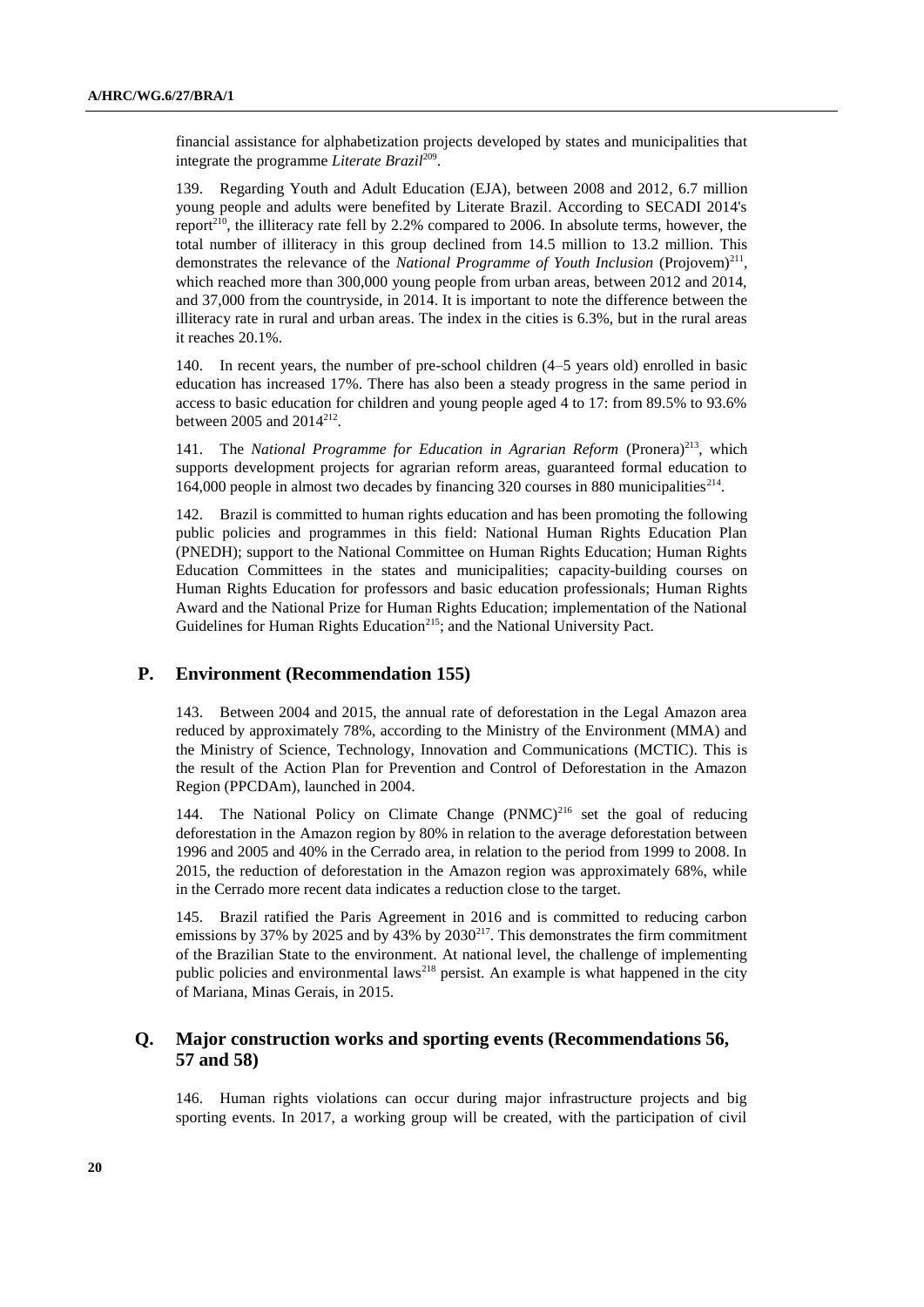society and government, with the objective of evaluating successful legislations, policies and practices<sup>219</sup> with a view to drafting a national action plan on business and human rights.

147. The preparation and hosting of the 2013 FIFA Confederations Cup, the 2014 FIFA World Cup and the Rio 2016 Olympics and Paralympics represented an important challenge to Brazil. The success of these events was due to the integrated work of the Brazilian federal government with all the cities involved.

148. Infrastructure<sup>220</sup> investments for the 2014 World Cup totalled R\$ 27.1 billion. According to the Ministry of Sports<sup>221</sup>, 36 of the 44 mobility projects were completed in the host cities.

149. In accordance with the General Law of the World Cup (Law 12,663/2012), all sporting events of 2013 and 2014 were the target of a campaign to promote racial equality entitled "Cup without Racism"<sup>222</sup>.

150. The 2016 Olympics and Paralympics have left an important legacy for the city of Rio de Janeiro<sup>223</sup>. The infrastructure works<sup>224</sup> revitalized the city (total investment of R\$ 30 billion).

151. The 2016 Olympics and Paralympics' legacy is important for the promotion of human rights. The Brazilian Government has invested over R\$ 4 billion to expand the country's sport infrastructure and to create the National Training Network, which is aimed at training new generations of athletes<sup>225</sup>. Part of the investment was allocated to the implementation of the Centre for Initiation to Sport  $(CIE)^{226}$ , which 285 projects benefit 263 Brazilian municipalities.

#### *Notes*

- $1 \text{ A}$  thematic matrix of recommendations is attached to this piece.
- <sup>2</sup> Recommendations 3, 9, 10, 12, 24, 62, 79, 127, 149 and 156 were partially supported by Brazil. Throughout the Report, recommendations partially accepted are those marked with an asterisk (\*). Moreover, it is important to highlight that, in 2012, Brazil did not support recommendation 60 and expressed compliance with recommendation 167.
- <sup>3</sup> Letter dated 22 March 2016 from the Permanent Representative of Brazil to the United Nations addressed to the President of the General Assembly (A/71/78).
- <sup>4</sup> Approved by Decree no. 7037/2009 and modified by Decree no. 7177/2010, the PNDH-3 is legally binding.

http://www.sdh.gov.br/assuntos/direito-para-todos/programas/pdfs/programa-nacional-de-direitoshumanos-pndh-3. Accessed September 8, 2016.

- 5 See Section II, item A of the present Report.
- 6 http://www.pndh3.sdh.gov.br. Accessed August 15, 2016.
- 7 http://snidh.sdh.gov.br. Accessed August 17, 2016.
- 8 http://www.observadh.sdh.gov.br. Accessed August 17, 2016.
- 9 http://www.spm.gov.br/central-de-conteudos/publicacoes/publicacoes/2015/livroraseam\_completo.pdf. Accessed August 15, 2016.
- <sup>10</sup> http://www.sinesp.gov.br. Accessed August 15, 2016.
- <sup>11</sup> The University National Pact for the Promotion of the Respect to Diversity and for a Culture of Peace and Human Rights, an initiative of the Ministry of Justice and Citizenship (MJC), through the Special Secretariat on Human Rights (SEDH), and of the Ministry of Education (MEC), through the Secretariat of Continuous Education, Alphabetization and Diversity (SECADI) was concluded in November 2016. By December 2016, 17 institutions had acceded to the University National Pact for the Promotion of the Respect to Diversity and Culture of Peace and Human Rights: the United Nations Population Fund; the Organization of Ibero-American States; the Latin American School of Social Sciences; Council of Brazilian University Rectors; National Association of Directors of Higher Education Federal Institutions; National Association of Private Universities; National Association of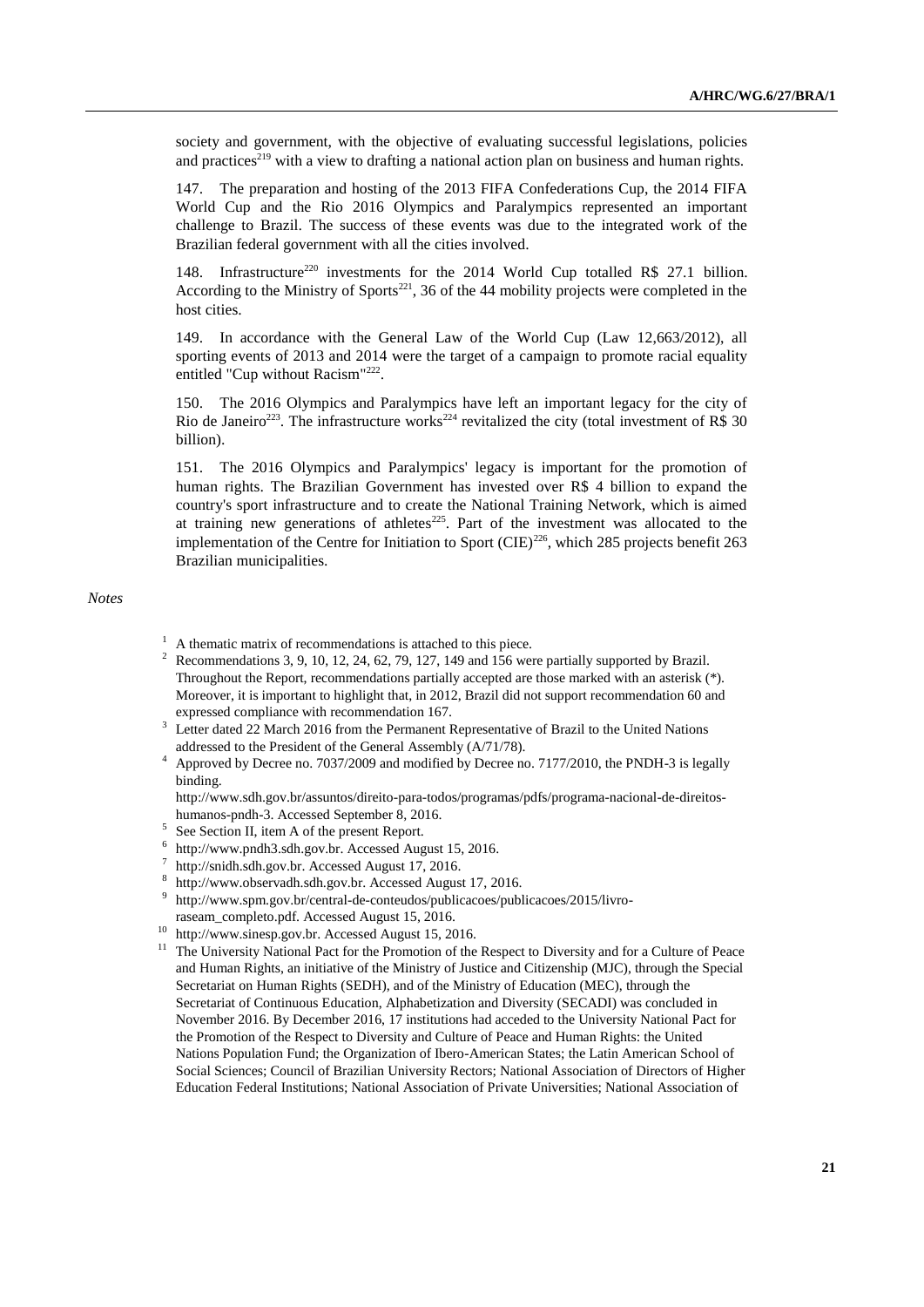University Centers; Brazilian Association of Community Colleges; Brazilian Association of Supporting Institutions of Higher Education; Brazilian Committee of Organizations Representative of People with Disabilities; National Federation of Pestalozzi Associations; Federal University of Rio Grande do Norte; State University of Goiás; University of the City of São Paulo; University of Santo Amaro; School of Technology Jardim; and Dignity Group.

- <sup>12</sup> Within the National Council on Human Rights, there were created Permanent Commissions referring to i) Rights of the Street Population; ii) Rights of the Population Deprived of Liberty; iii) Right to Communication and Liberty of Expression; iv) Human Rights Defenders and Combating the Criminalization of Social Movements; v) Right to the City; Right to Adequate Food; vi) Human Rights and Public Security; vii) Rights of Indigenous peoples, Quilombolas, Traditional Peoples and Communities, Populations Affected by Big Enterprises and Rural Workers involved in Land Conflicts. A work group has also been created about the population affected by the burst of the dam owned by mining company *Samarco* at the *Doce* river basin.
- <sup>13</sup> Resolution no. 1992154 of March 3, 1992, of the United Nations Human Rights Commission.
- <sup>14</sup> For additional details about the PBA, visit http://www.ibama.gov.br/licenciamento-
- ambiental/processo-de-licenciamento.
- <sup>15</sup> http://indicators.ohchr.org/. Accessed September 12, 2016.
- <sup>16</sup> Regarding the rights of migrants, it is worth noting that Brazil is a party to regional treaties on this theme, such as Mercosur Agreement on Free Movement of Persons and Residence, and Mercosur Plan for Facilitating the Circulation of Workers.
- <sup>17</sup> Draft bills 301/2007 and 4.038/2008.
- <sup>18</sup> Two draft bills currently pending before the National Congress Draft Bill 301/2007 and 4.038/2008 – improve the definition of crimes stated in the Rome Statute and regulate the judicial cooperation with the International Criminal Tribunal. For additional details, visit http://www.camara.gov.br/proposicoesWeb/fichadetramitacao?idProposicao=343615 and http://www.camara.gov.br/proposicoesWeb/fichadetramitacao?idProposicao=410747.
- <sup>19</sup> The Article 8, Subsection II, of the Federal Constitution states that it is prohibited to create more than one union, at any level, representing a professional or economic category, in the same territorial base.
- <sup>20</sup> http://www.sdh.gov.br/assuntos/combates-as-violacoes/programas/copy\_of\_ppddh-programa-deprotecao-aos-defensores-de-direitos-humanos. Accessed September 16, 2016.
- <sup>21</sup> States of Minas Gerais, Espirito Santo, Ceará, Pernambuco and Maranhão.
- <sup>22</sup> The demands involve issues related to the demarcation of indigenous lands and joint actions to minimize the violations; actions aimed at guaranteeing the physical integrity of leaders and other members of indigenous communities; installation of cameras and security equipment at the village Terra e Aldeia Moreira; actions aimed at minimizing social vulnerabilities and the lack of access to health services and education, as well as actions that generate a positive impact on the demarcation of indigenous lands and on the mediation of conflicts.
- <sup>23</sup> Brazil met the "A" goal of Millennium Development Goal 1 (to reduce extreme poverty by half the 1990 level by 2015), before the deadline and at a higher level than stipulated. By reducing extreme poverty to less than one-seventh of the 1990 level (from 25.5% to 3.5% in 2012), Brazil was one of the countries that contributed most to the global reach of this goal.
- <sup>24</sup> http://mds.gov.br/assuntos/bolsa-familia/o-que-e/como-funciona/como-funciona. Accessed September 29, 2016.
- <sup>25</sup> http://mds.gov.br/assuntos/assistencia-social/beneficios-assistenciais/bpc. Accessed December 23, 2016.
- <sup>26</sup> The Ministry of Social and Agrarian Development (MDSA) inaugurated the International Seminar Social Policies for Development. The seminar took place abroad for the first time in 2015, in Expo Milano.
- <sup>27</sup> http://www.brasil.gov.br/cidadania-e-justica/2016/07/bolsa-familia-comeca-a-ser-pago-com-reajustede-12-5. Accessed October 20, 2016.
- <sup>28</sup> http://www.brasil.gov.br/cidadania-e-justica/2016/10/governo-verifica-frequencia-escolar-de-14 milhoes-de-alunos-do-bolsa-familia. Accessed October 20, 2016.
- <sup>29</sup> http://www.brasil.gov.br/infraestrutura/minha-casa-minha-vida. Accessed September 29, 2016.<br><sup>30</sup> http://www.brasil.gov.br/infraestrutura/2015/05/minha-gasa-minha-vida stinga.  $2.957$  milhoes
- <sup>30</sup> http://www.brasil.gov.br/infraestrutura/2015/05/minha-casa-minha-vida-atinge-3-857-milhoes-demoradias. Accessed October 20, 2016.
- <sup>31</sup> Source: Ministry of Cities (http://www.cidades.gov.br/)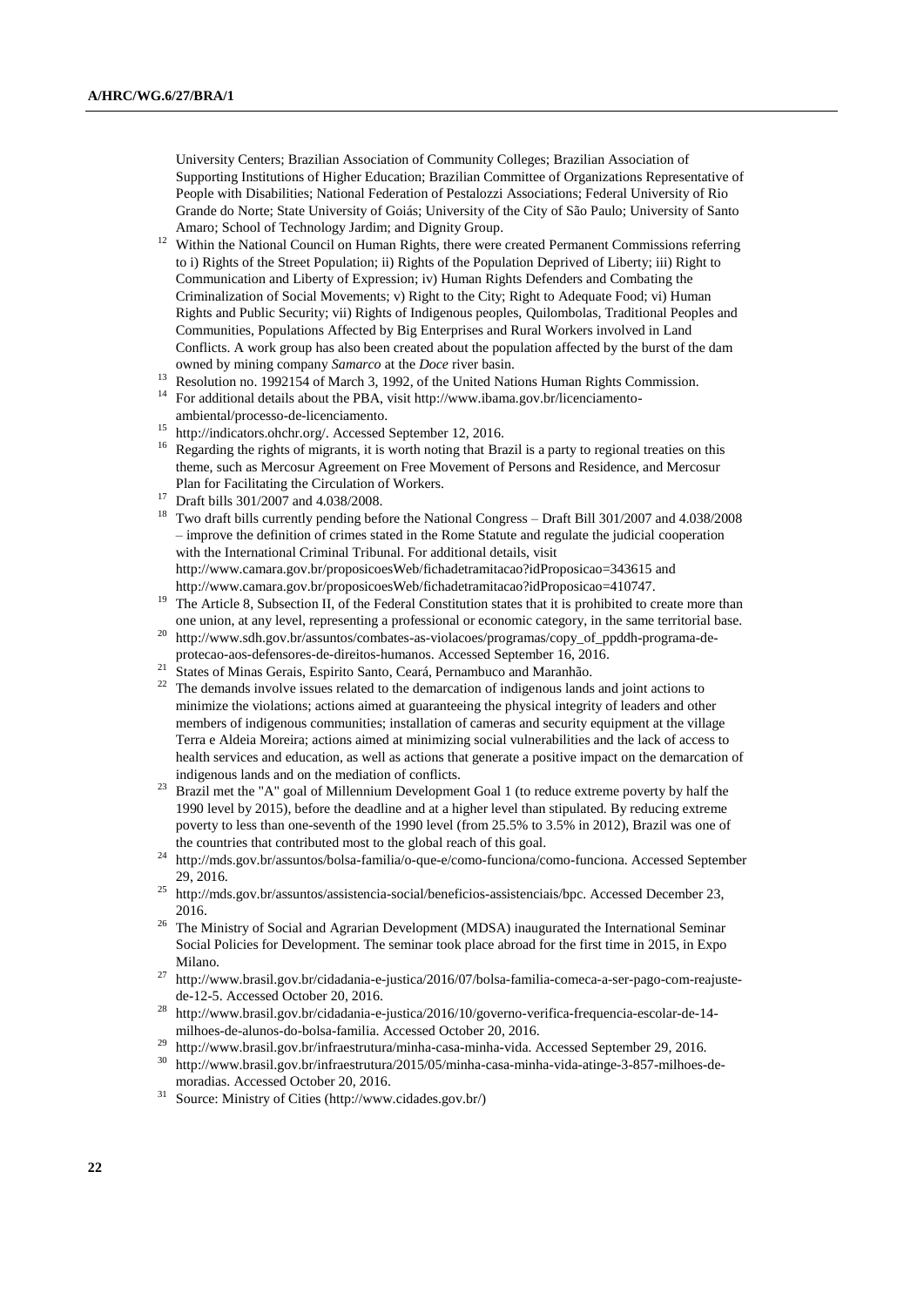- <sup>32</sup> http://www.brasil.gov.br/infraestrutura/2016/07/entenda-o-que-mudou-no-minha-casa-minha-vida. Accessed October 20, 2016.
- $33$  http://mds.gov.br/assuntos/brasil-sem-miseria. Accessed September 29, 2016.
- <sup>34</sup> http://www.mds.gov.br/webarquivos/publicacao/brasil\_sem\_miseria/cadernodegraficosbsm-35anos.pdf. Accessed September 9, 2016.
- <sup>35</sup> http://www.previdencia.gov.br/wp-content/uploads/2013/05/Informe\_Novembro\_2015\_Web.pdf. Accessed September 29, 2016.
- The BPC is an individual, non-life and non-transferable benefit, which ensures a monthly transfer of 1 (one) minimum wage to the elderly, 65 (sixty-five) years old and more, and to the disabled person of any age. In both cases, they must prove that they have no means of guaranteeing their own livelihood, nor have they provided for their family. The monthly family income per capita must be less than 1/4 (one quarter) of the current minimum wage.
- <sup>37</sup> http://www.mds.gov.br/webarquivos/arquivo/assistencia\_social/boletim\_BPC\_2015.pdf.
- <sup>38</sup> The National Program for the Promotion of Access to the Work Market (Acessuas Trabalho), which aims to promote the access of Social Assistance users to work through the articulation of public policies, mobilization, sensitization and referral to opportunities for productive inclusion, with followup and support from program and service staff.
- $\frac{39}{10}$  http://trabalho.gov.br/component/content/article?id=3848. Accessed September 30, 2016.
- <sup>40</sup> http://trabalho.gov.br/fiscalizacao-combate-trabalho-escravo/resultados-das-operacoes-defiscalizacao-para-erradicacao-do-trabalho-escravo. Accessed September 30, 2016.
- <sup>41</sup> http://trabalho.gov.br/fiscalizacao-combate-trabalho-escravo/resultados-das-operacoes-defiscalizacao-para-erradicacao-do-trabalho-escravo. Accessed September 30, 2016.
- <sup>42</sup> http://www.mpf.mp.br/atuacao-tematica/ccr2/coordenacao/comissoes-e-grupos-detrabalho/escravidao-contemporanea-migrado-1/notas-tecnicas-planos-eoficinas/Nota%20Tecnica%20no%202-2015.pdf. Accessed October 6, 2016.
- <sup>43</sup> Created by Decree on July 31, 2003, CONATRAE aims to coordinate and evaluate the implementation of the actions foreseen in the National Plan for the Eradication of Slave Labor. It is also the responsibility of the Commission to monitor the drafting of bills in the National Congress and to evaluate the proposal of studies and research on slave labour in the country.
- This Law is destined to assure and promote, in equally condition, the exercise of rights and fundamental liberties by people with disabilities, aiming their social inclusion and citizenship. The Law has as a base the Convention on the Rights of Persons with Disabilities and its Optional Protocol.
- <sup>45</sup> http://www.sdh.gov.br/assuntos/pessoa-com-deficiencia/observatorio. Accessed September 12, 2016.
- <sup>46</sup> The *National Commitment for Active Aging* was instituted by Decree 8.114/2013. http://www.planalto.gov.br/ccivil\_03/\_Ato2011-2014/2013/Decreto/D8114.htm.
- <sup>47</sup> http://portalsaude.saude.gov.br/index.php/o-ministerio/principal/secretarias/sctie/farmacia-popular. Accessed September 20, 2016.
- <sup>48</sup> http://portalsaude.saude.gov.br/index.php/cidadao/acoes-e-programas/melhor-em-casa. Accessed September 20, 2016.
- <sup>49</sup> http://www.stf.jus.br/portal/cms/verNoticiaDetalhe.asp?idConteudo=178931. Accessed September 20, 2016.
- $^{50}$  http://www.sdh.gov.br/assuntos/lgbt/dados-estatisticos. Accessed September 20, 2016.
- <sup>51</sup> http://www.sdh.gov.br/assuntos/lgbt/dados-estatisticos/Relatorio2013.pdf. Accessed September 20, 2016.
- $52$  An example of public policy is the transfer of economic resources to states and municipalities to build LGBT Reference Centres dedicated to fighting violence against this population and to the offer of psychological and legal assistance to victims.
- <sup>53</sup> The anniversary was celebrated during the I National Seminar of Social Control and LGBT Policies.<br><sup>54</sup> http://www.sdh.gov.br/poticies/2016/estembro/cominario.gocional de controle social e politices.
- <sup>54</sup> http://www.sdh.gov.br/noticias/2016/setembro/seminario-nacional-de-controle-social-e-politicaspublicas-lgbt-comemora-15-anos-de-atuacao-de-atuacao-do-conselho. Accessed October 7, 2016.
- <sup>55</sup> http://www.spm.gov.br/assuntos/pnpm/publicacoes/pnpm-2013-2015-em-22ago13.pdf 56

http://www.ipea.gov.br/portal/images/stories/PDFs/nota\_tecnica/160309\_nt\_24\_mulher\_trabalho\_ma rco\_2016.pdf. Accessed October 7, 2016.

57

http://www.ipea.gov.br/portal/images/stories/PDFs/nota\_tecnica/160309\_nt\_24\_mulher\_trabalho\_ma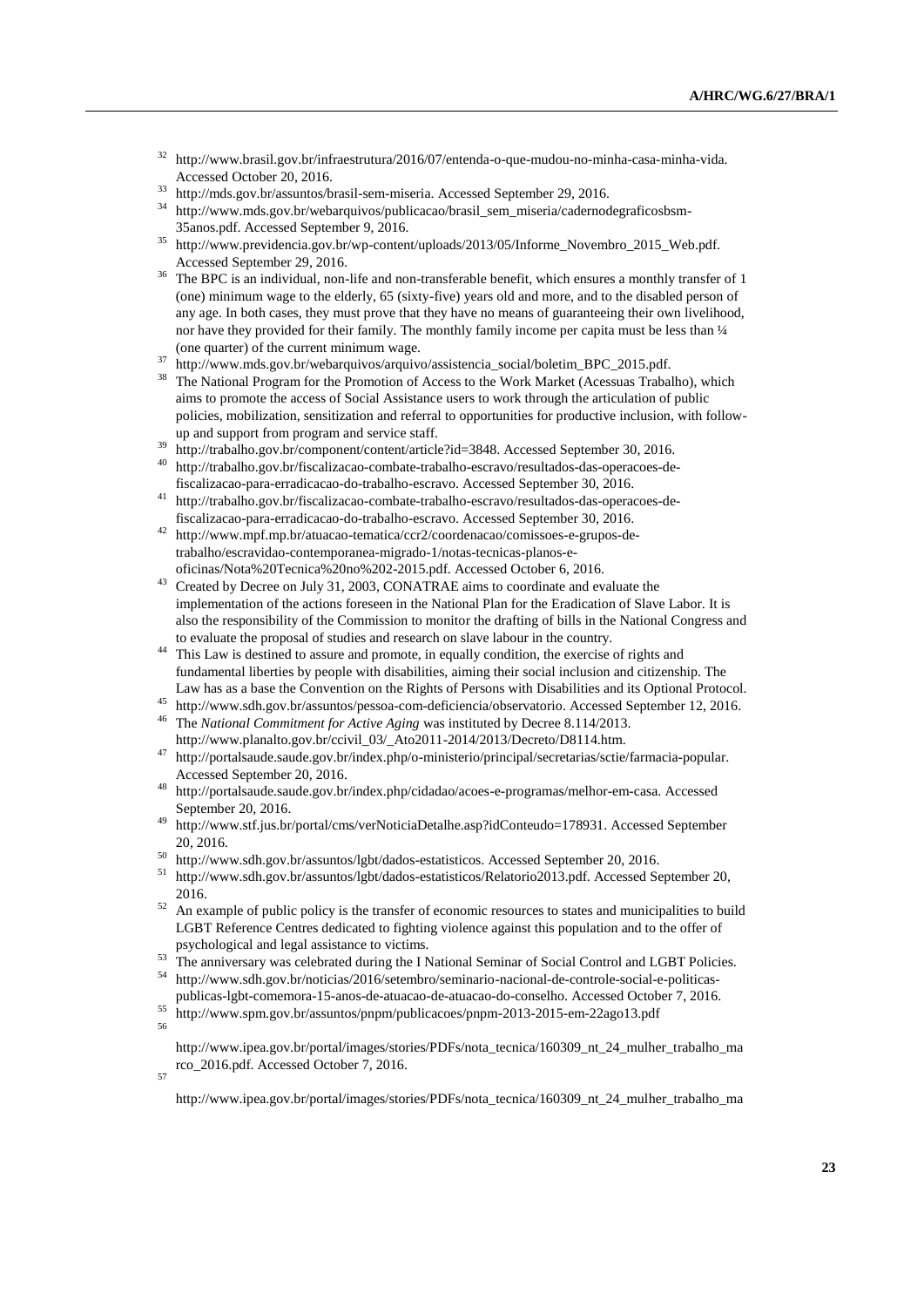58

rco\_2016.pdf. Accessed October 7, 2016.

http://www.bibliotecas.sebrae.com.br/chronus/ARQUIVOS\_CHRONUS/bds/bds.nsf/4ee07253fa008e b297c4585b988b0a43/\$File/7216.pdf.

http://www.bibliotecas.sebrae.com.br/chronus/ARQUIVOS\_CHRONUS/bds/bds.nsf/cd949ce3599faa 1e095bea15e2ac8ba5/\$File/5861.pdf. Accessed October 6, 2016.

- <sup>59</sup> According to the Panel Observing Gender, based on data from PNAD 2014. http://painelobservagenero.mmirjdh.gov.br/dashboard.html#/layout/tema2.
- <sup>60</sup> http://www.ibge.gov.br/home/estatistica/pesquisas/pesquisa\_resultados.php?id\_pesquisa=40. Accessed October 4, 2016.
- $^{61}$ http://www.brasil.gov.br/educacao/2016/03/mulheres-sao-maioria-entre-brasileiros-com-doutoradono-exterior. Accessed October 7, 2016.
- <sup>62</sup> http://portal.mec.gov.br/pronatec. Accessed September 20, 2016.
- <sup>63</sup> http://www.mda.gov.br/sitemda/secretaria/saf-creditorural/sobre-o-programa. Accessed October 4, 2016.
- <sup>64</sup> http://www.brasil.gov.br/cidadania-e-justica/2015/07/contratos-da-agricultura-familiar-crescem-9,4. Accessed October 4, 2016.
- <sup>65</sup> http://www2.planalto.gov.br/noticias/2015/05/conheca-o-programa-nacional-de-documentacao-datrabalhadora-rural/image\_view\_fullscreen. Accessed October 4, 2016.
- <sup>66</sup> By 2014, there were about 6.4 million domestic workers. Of this total, 92% are women, 65% of whom are black women. According to data from PNAD 2014.
- <sup>67</sup> 124 thousand companies participate in the *Programme Pro-Gender and Racial Equity*, besides public entities. The program keeps a direct dialogue with medium and large companies, public and private, covering traditionally male niches, such as the electric, financial and petrochemical sectors, with the objective of developing new conceptions in the areas of human resource management and corporate organizational culture, creating a new paradigm in labour relations based on gender and race equality and addressing all forms of discrimination. See: http://www.spm.gov.br/assuntos/mulher-etrabalho/programa-pro-equidade-de-genero-e-raca. Accessed October 4, 2016.
- <sup>68</sup> The Brazilian Gender Equality Observatory works with 10 thematic areas: Economic autonomy and equality in the world of work; Education for equality and citizenship; Women's integral health, sexual rights and reproductive rights; Combating all forms of violence against women; Women in places of power and decision-making; Sustainable development with economic and social equality; Valuing diversity and coping with multiple forms of inequality; Communication and culture; Sport; and Use of Time. http://www.observatoriodegenero.gov.br.
- <sup>69</sup> The Observing Gender Panel presents a diagnosis and monitoring of seven thematic axes relevant to women's policies (demographic structure, economic autonomy, health, education, violence, power and decision, institutional mechanisms), with possible specifications on gender, race, urban area and rural areas. http://painelobservagenero.mmirjdh.gov.br/index.html.
- <sup>70</sup> When homicide is committed against women for gender reasons, considered as such when the crime involves domestic and family violence, contempt or discrimination against women.
- <sup>71</sup> Inter-ministerial Ordinance No. 228/2016 and the Ordinance GM 1662/2015.
- <sup>72</sup> http://www.agenciapatriciagalvao.org.br/dossies/feminicidio/ In partnership with the Campaign Commitment and Attitude, the digital platform brings together information, legislation, data and statistics, as well as expert evaluation, to deepen the debate on
	- femicide and the necessary deconstruction of the gender and racial discrimination that lies behind thousands of crimes against life.
- <sup>73</sup> http://www.compromissoeatitude.org.br/wp-content/uploads/2016/04/Diretrizes-Nacionais-Feminicidio.pdf

The document is the result of the process of adaptation of the Latin American Protocol for the Investigation of Violent Deaths of Women by Gender Reasons - Femicide / Feminicide (UN, 2014) into the social, cultural, political and legal reality of Brazil, carried out with the collaboration of an Interagency Working Group composed of ten professionals - police chiefs, criminal experts, prosecutors, public defenders and judges.

- <sup>74</sup> http://www.spm.gov.br/assuntos/violencia/programa-mulher-viver-sem-violencia. Accessed September 20, 2016.
- <sup>75</sup> The number of specialized units which provide services for such situation has increased from 332 in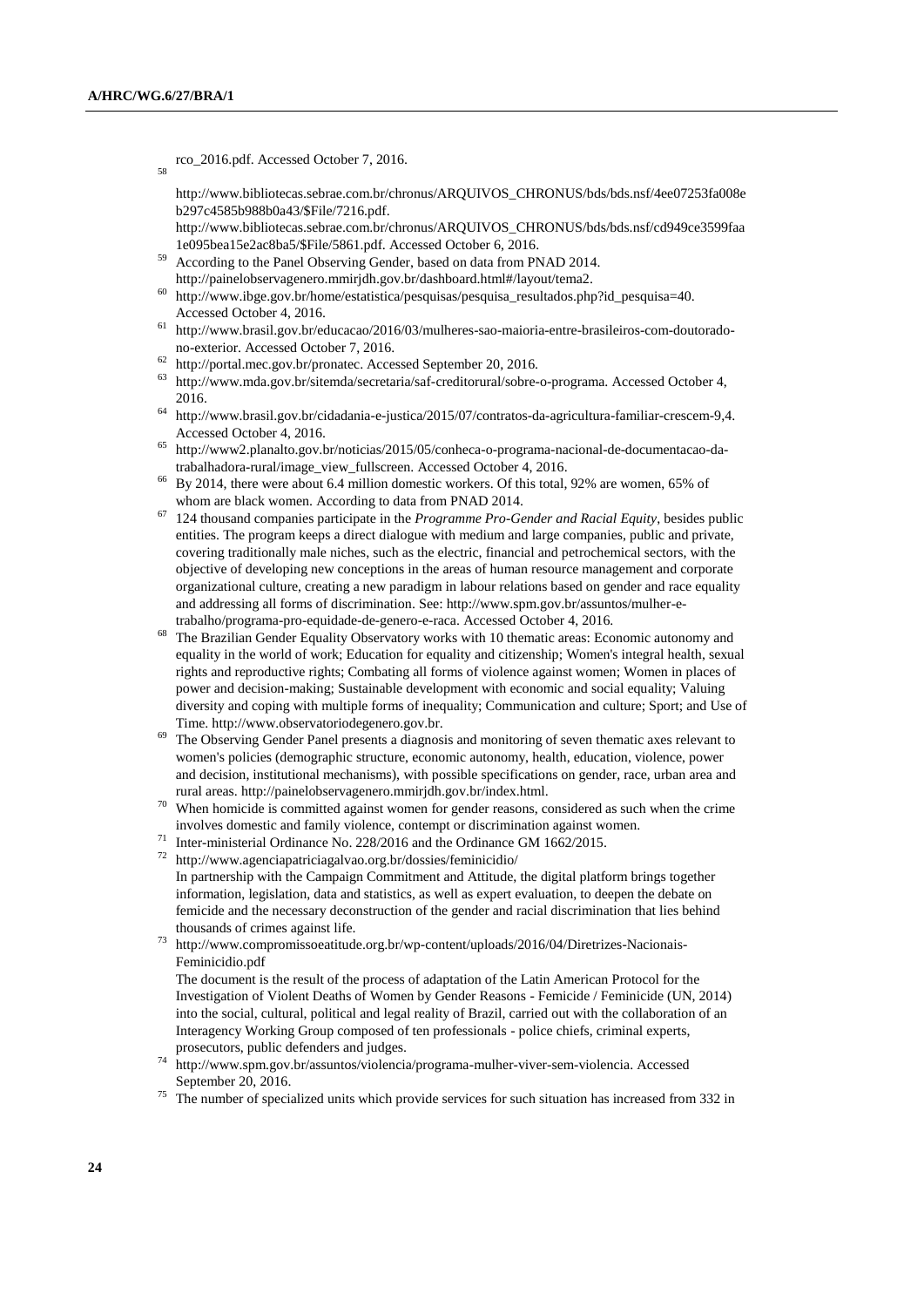2003 to 1,055 in 2015, including: (i) 502 police stations dedicated to giving attention to women; (ii) 45 public defender's offices for women; (iii) 95 specialized public prosecutor's offices; (iv) 238 reference centres for women support; (v) 80 shelters; and (vi) 103 special courts for cases of domestic violence. This network has 762 services of attention to people in situation of sexual violence, according to data from 2016 provided by the National Registry of Health Establishments.

- <sup>76</sup> http://www.mercosur.int/innovaportal/v/6958/9/innova.front/mercosul-livre-do-trafico-de-mulheres. Accessed October 7, 2016.
- <sup>77</sup> http://www.compromissoeatitude.org.br/. Accessed October 7, 2016.
- <sup>78</sup> http://www.spm.gov.br/assuntos/violencia/programa-mulher-viver-sem-violencia. Accessed October 7, 2016.
- <sup>79</sup> http://www.brasil.gov.br/cidadania-e-justica/2014/05/campanha-eu-ligo-e-aplicativo-clique-180 incentivam-denuncias. Accessed October 7, 2016.
- <sup>80</sup> Law 12,288/2010.
- <sup>81</sup> Law 12,990/2014.
- <sup>82</sup> http://www.seppir.gov.br/central-de-conteudos/noticias/estatuto-da-igualdade-racial-completa-seisanos-precisamos-avancar-mais-1. Accessed October 20, 2016.
- <sup>83</sup> http://www.seppir.gov.br/central-de-conteudos/noticias/estatuto-da-igualdade-racial-completa-seisanos-precisamos-avancar-mais-1. Accessed October 20, 2016.
- <sup>84</sup> http://permanencia.mec.gov.br/. Accessed September 20, 2016.
- Regulated in Decree 8,136/2013.
- <sup>86</sup> http://www.seppir.gov.br/portal-antigo/arquivos-pdf/plano-nacional-de-desenvolvimento-sustentaveldos-povos-e-comunidades-tradicionais-de-matriz-africana.pdf/view. Accessed September 20, 2016.
- $\frac{87}{88}$  Launched in 2013.
- Plano Juventude Viva.
- <sup>89</sup> http://www.seppir.gov.br/central-de-conteudos/publicacoes/pub-pesquisas/situacao-social-dapopulacao-negra-por-estado-seppir-e-ipea. Accessed December 26, 2016.
- $\frac{90}{2}$  502,783 indigenous peoples live in the countryside and 315,180 live in urban areas.
- http://www.funai.gov.br/index.php/indios-no-brasil/quem-sao? Accessed December 28, 2016.
- <sup>92</sup> There are 426 traditionally occupied indigenous lands and 36 indigenous reserves. According to: http://www.funai.gov.br/index.php/nossas-acoes/demarcacao-de-terras-indigenas. Accessed December 28, 2016.
- <sup>93</sup> There are 12 ethno-environmental protection fronts (FPEs) to assist in the geographic definition and monitoring of references to isolated indigenous peoples, monitoring and protection of the territories where they live (approximately 15 million ha in the Amazon) and following-up of policies dedicated to such groups.
- <sup>94</sup> Decree 7,747/2012.
- <sup>95</sup> The main actions of the *National Policy for the Environmental and Territorial Management of Indigenous Lands* (PNGATI) are: development and implementation of Plans for Environmental and Territorial Management of Indigenous Lands (PGTAs); promotion of indigenous participation and social control in social-environmental policies; coordination with federal, state and local environmental agencies for management of ILs; training of indigenous and non-indigenous managers; support for the implementation of payment mechanisms for environmental services; support to conservation and environmental reconstruction projects in ILs, mainly focused on solid waste management, recuperation of degraded areas and environmental management.
- Established by Decree 8,593/2015.
- <sup>97</sup> The *National Council of Indigenous Policy* (CNPI) is formed by 15 members with voting rights representing the Executive Branch; 28 members representing indigenous peoples and indigenous organizations, 13 of which with voting rights; and 2 members with voting rights representing indigenist entities.
- <sup>98</sup> http://biblioteca.ibge.gov.br/visualizacao/periodicos/95/cd\_2010\_indigenas\_universo.pdf. Accessed December 26, 2016.
- <sup>99</sup> The *II National Conference on Indigenous School Education* is scheduled to take place in November 2017 with the goal of building proposals for the consolidation of the National Policy for Indigenous School Education; reaffirming the right to a school bilingual/multilingual education especially designed for indigenous people; and broadening dialogue for the development of a specific collaborating model for indigenous school education, strengthening indigenous peoples protagonism.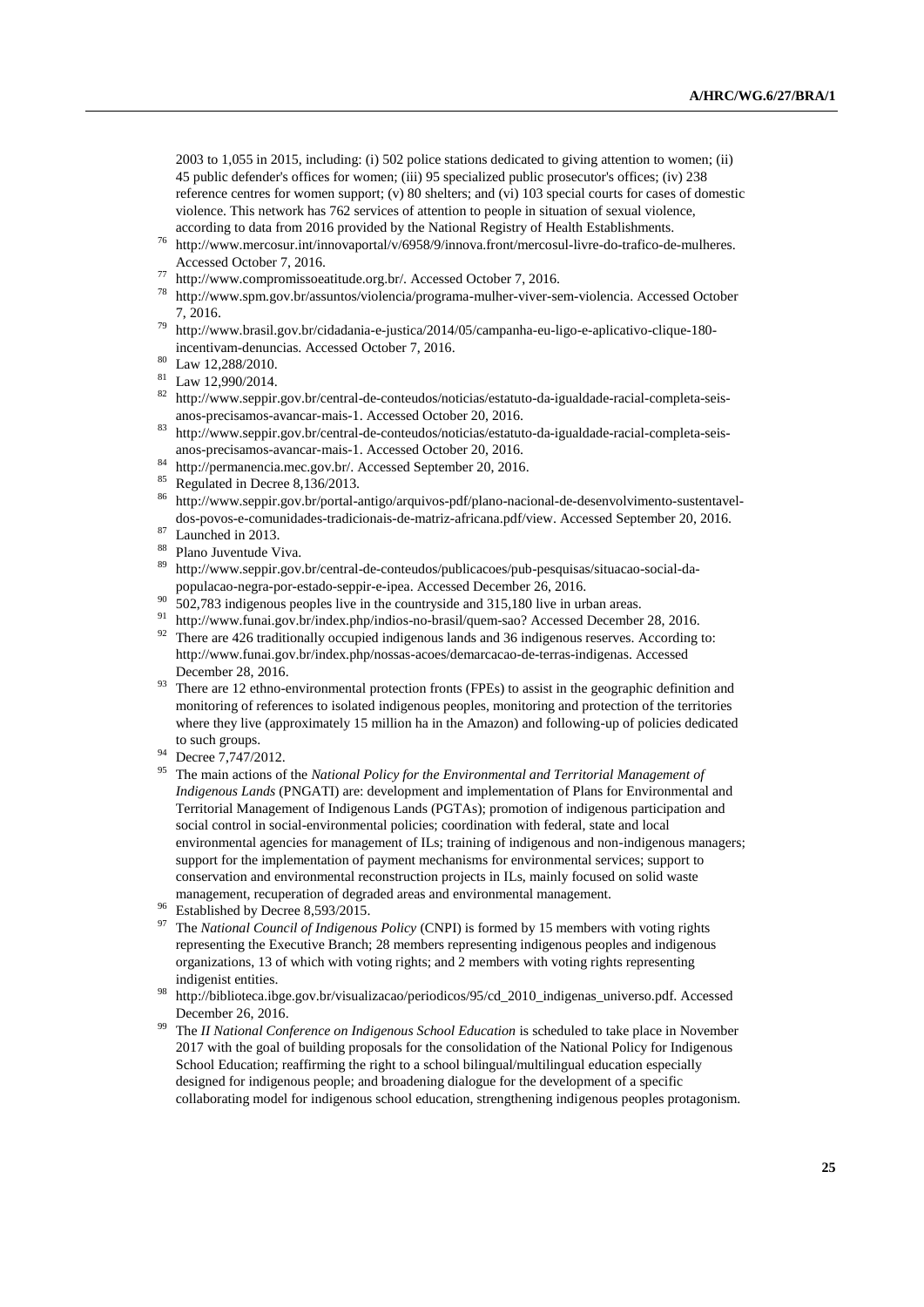See: http://www.funai.gov.br/index.php/comunicacao/noticias/3928-iiconeei. Accessed December 28, 2016.

- 100 http://portalsaude.gov.br/index.php/conheca-a-secretaria-sesai. Accessed December 28, 2016.
- <sup>101</sup> http://www.justica.gov.br/sua-protecao/trafico-de-pessoas/publicacoes/anexos/ii-plano-nacional-1.pdf. Accessed September 21, 2016.
- <sup>102</sup> http://www.justica.gov.br/noticias/secretario-nacional-de-justica-avalia-acoes-do-ii-plano-nacionalde-enfrentamento-ao-trafico-de-pessoas. Accessed October 7, 2016.
- <sup>103</sup> http://www.justica.gov.br/noticias/brasil-tem-quase-9-mil-refugiados-. Accessed October 4, 2016.
- <sup>104</sup> The main groups are from Syria (2,298), Angola (1,420), Colombia (1,100), Democratic Republic of Congo (968) and Palestine (376).
- <sup>105</sup> http://www.justica.gov.br/noticias/projeto-refugiado-empreendedor-tem. Accessed October 4, 2016.
- <sup>106</sup> http://obmigra.mte.gov.br/index.php/relatorio-anual/itemlist/category/74-2016. Accessed December 23, 2016.
- <sup>107</sup> Law 10,559/2002.
- <sup>108</sup> http://www.justica.gov.br/noticias/comissao-de-anistia-agiliza-analise-de-processos-e-divulga-listade-beneficiados. Accessed September 22, 2016.
- <sup>109</sup> The National Truth Commission (CNV) was established by Federal Law 12528/2011. The Law is available at: http://www.planalto.gov.br/ccivil\_03/\_ato2011-2014/2011/lei/l12528.htm.
- <sup>110</sup> Including against peasants and indigenous people. http://www.cnv.gov.br/. Accessed October 4, 2016.

- <sup>112</sup> Law 12,965/2014. http://www.planalto.gov.br/ccivil\_03/\_ato2011-2014/2014/lei/l12965.htm. Accessed August 15, 2016.
- <sup>113</sup> http://pensando.mj.gov.br/marcocivil/a-importancia-do-marco-civil-e-seu-historico/. Accessed September 20, 2016.
- <sup>114</sup> Law 12,737/2012.
- <sup>115</sup> Bill No. 5.276/2016 on personal data, discussed within the Thinking about the Law initiative of the Ministry of Justice and Citizenship, is available on the link:

http://www.camara.gov.br/proposicoesWeb/fichadetramitacao?idProposicao=2084378.

116

http://www.ipea.gov.br/sites/images/downloads/mapa\_defensoria\_publica\_no\_brasil\_19\_03\_paginas\_ separadas.pdf. Accessed September 11, 2016.

<sup>117</sup> https://www.anadep.org.br/wtksite/downloads/iv-diagnostico-da-defensoria-publica-no-brasil.pdf. Accessed September 2, 2016.

118

http://www.ipea.gov.br/agencia/images/stories/PDFs/relatoriopesquisa/150928\_relatorio\_democratiza cao\_do\_acesso.pdf. Accessed August 31, 2016.

- <sup>119</sup> Resolution 125/2010 of the National Council of Justice.
- <sup>120</sup> http://www.cnj.jus.br/programas-e-acoes/justica-plena. Accessed August 31, 2016.
- <sup>121</sup> http://www.cnj.jus.br/programas-e-acoes/justica-aberta. Accessed August 31, 2016.
- <sup>122</sup> http://www.cnj.jus.br/pesquisas-judiciarias/projeto-de-diagnostico-e-fortalecimento-da-justicaestadual. http://www.cnj.jus.br/images/programas/justica-plena/relatorio\_justicaplena.pdf. Accessed August 31, 2016.
- <sup>123</sup> http://www.cnj.jus.br/tecnologia-da-informacao/processo-judicial-eletronico-pje. Accessed August 31, 2016.
- <sup>124</sup> http://cnj.jus.br/files/conteudo/arquivo/2016/10/b8f46be3dbbff344931a933579915488.pdf. Accessed December 26, 2016.
- <sup>125</sup> Law 12,847/2013, regulated by Decree 8,154. http://www.sdh.gov.br/assuntos/prevencao-e-combatea-tortura/sistema-nacional-de-prevencao-e-combate-a-tortura. Accessed August 16, 2016.
- <sup>126</sup> http://www.sdh.gov.br/sobre/participacao-social/comite-nacional-de-prevencao-e-combate-atortura/representantes/composicao. Accessed August 16, 2016.
- <sup>127</sup> http://www.sdh.gov.br/sobre/participacao-social/sistema-nacional-de-prevencao-e-combate-a-torturasnpct/mecanismo/mecanismo-nacional-de-prevencao-e-combate-a-tortura-mnpct. Accessed August 16, 2016.
- <sup>128</sup> In December 2016, the President appointed 11 representatives of the Federal Government and 12 representatives of the civil society for the Committee's 2016-2018 mandate. http://www.sdh.gov.br/noticias/2016/dezembro/presidencia-nomeia-novos-membros-do-comite-

<sup>111</sup> Law 6,683/1979.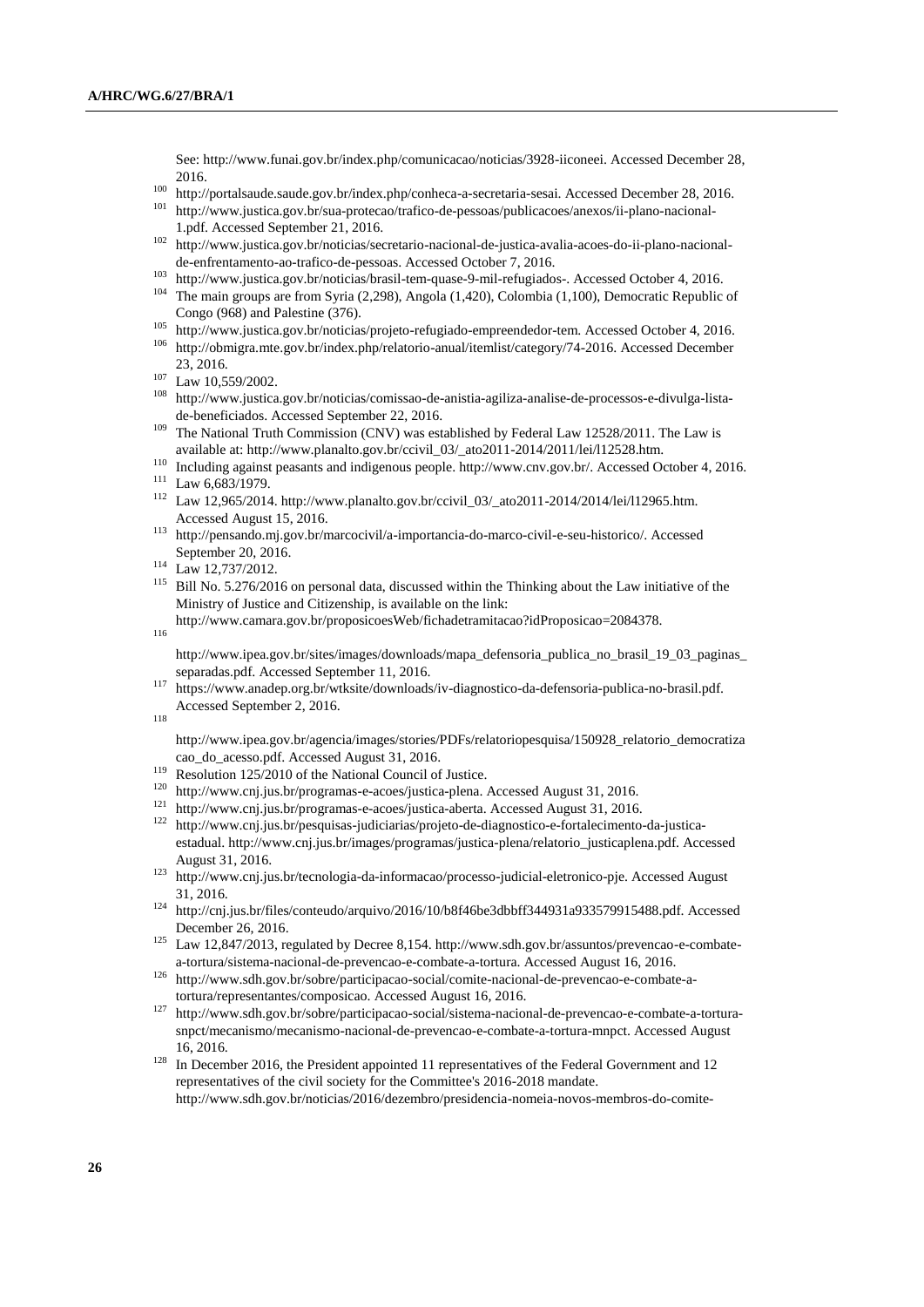nacional-de-prevencao-e-combate-a-tortura-cnpct. Accessed December 28, 2016.

- <sup>129</sup> Committees: (1) Acre, (2) Rondônia, (3) Pará, (4) Goiás, (5) Piauí, (6) Ceará, (7) Rio Grande do Norte, (8) Paraíba, (9) Pernambuco, (10) Alagoas, (11) Bahia, (12) Maranhão, (13) Espírito Santo, (14) Rio de Janeiro, (15) Paraná, (16) Rio Grande do Sul, (17) Minas Gerais and (18) Sergipe. Mechanisms: Rio de Janeiro and Pernambuco. The states of Paraíba, Alagoas, Espírito Santo, Sergipe and Maranhão created mechanisms, which have not been implemented yet. The state of Rondônia opened positions and will initiate the selection process soon.
- <sup>130</sup> http://www.sdh.gov.br/assuntos/prevencao-e-combate-a-tortura/sistema-nacional-de-prevencao-ecombate-a-tortura/mecanismo-nacional-de-prevencao-e-combate-a-tortura. Accessed August 16, 2016.
- <sup>131</sup> http://pfdc.pgr.mpf.mp.br/temas-de-atuacao/tortura/relatorios-mnpc/relatorio-anual-2015-2016. Accessed December 28, 2016.
- <sup>132</sup> Resolution 213/2015. http://www.cnj.jus.br/busca-atos-adm?documento=3059. Accessed August 17, 2016.
- <sup>133</sup> Law 12,681/2012. http://www.sinesp.gov.br. Accessed August 15, 2016.
- <sup>134</sup> The National Secretariat of Public Safety (SENASP/MJC) is in charge of compiling data since 2004.
- <sup>135</sup> Ombudsman Offices of 21 out of the 26 federal states and the Federal District are represented in FNOP. http://www.sdh.gov.br/sobre/participacao-social/forum-nacional-de-ouvidores-de-policiafnop. Accessed August 17, 2016.
- <sup>136</sup> http://www.justica.gov.br/sua-seguranca/seguranca-publica/programas-1/brasil-mais-seguro. Accessed August 15, 2016.
- <sup>137</sup> http://flacso.org.br/files/2016/08/Mapa2016\_armas\_web.pdf. Accessed December 29, 2016.
- <sup>138</sup> http://www.justica.gov.br/seus-direitos/politica-penal/infopen\_dez14.pdf/@@download/file. Accessed December 22, 2016.
- <sup>139</sup> http://www.cnj.jus.br/files/conteudo/arquivo/2016/05/39ae8bd2085fdbc4a1b02fa6e3944ba2.pdf. Accessed December 23, 2016.
- <sup>140</sup> Alternative penalties consisting of restriction of rights, such as providing services to the community or to public entities, weekend jail time and temporary interdiction of rights can be applied in place of prison sentences. Precautionary measures other than prison (such as house arrest, suspension of the exercise of public duties, electronic monitoring, among others); the protective measures of the Maria da Penha Law (such as removal from home and prohibition of contact or approach with the victim); as well as criminal transaction and conditional suspension of the process, conciliation, mediation and restorative justice techniques are other alternative penalties.
- <sup>141</sup> http://www.justica.gov.br/noticias/ministerio-da-justica-institui-politica-nacional-de-alternativaspenais. Accessed August 17, 2016.
- <sup>142</sup> http://www.justica.gov.br/noticias/mj-divulga-primeiro-diagnostico-nacional-sobre-monitoracaoeletronica-de-pessoas/RelatrioMonitoraoEletrnica.pdf. Accessed December 23, 2016.
- <sup>143</sup> http://dab.saude.gov.br/portaldab/pnaisp.php. Accessed August 17, 2016.
- <sup>144</sup> The Service of Evaluation and Monitoring of Therapeutic Measures Applied to the Person with Mental Disorder in Conflict with the Law, present in 24 of the 27 states of the federation, was established by Portaria GM / MS nº 94/2014.
- http://bvsms.saude.gov.br/bvs/saudelegis/gm/2014/prt0094\_14\_01\_2014.html.
- 145 http://www.justica.gov.br/seus-direitos/politica-penal/infopen\_dez14.pdf/@@download/file. Accessed December 22, 2016.
- <sup>146</sup> http://www.justica.gov.br/seus-direitos/politica-penal/relatorio-depen-versao-web.pdf. Accessed December 22, 2016.
- <sup>147</sup> http://www.cnj.jus.br/busca-atos-adm?documento=3059. Accessed September 19, 2016.
- <sup>148</sup> Bill 554/2011, currently pending before the Senate, deals with the custody hearing and amends paragraph 1 of Article 306 of Decree-Law 3.689/1941, a provision of the Brazilian Criminal Code of Procedure. Https://www25.senado.leg.br/web/atividade/materias/-/materia/102115. Accessed October 6, 2016.
- <sup>149</sup> http://www.cnj.jus.br/files/conteudo/arquivo/2016/09/0a99a0ab0eb26b96fdeaf529f0dec09b.pdf. Accessed December 23, 2016.
- <sup>150</sup> http://www.justica.gov.br/seus-direitos/politica-penal/infopen\_dez14.pdf/@@download/file. Accessed December 22, 2016.
- <sup>151</sup> http://www.justica.gov.br/seus-direitos/politica-penal/politicas-2/escola-nacional-de-servicos-penais.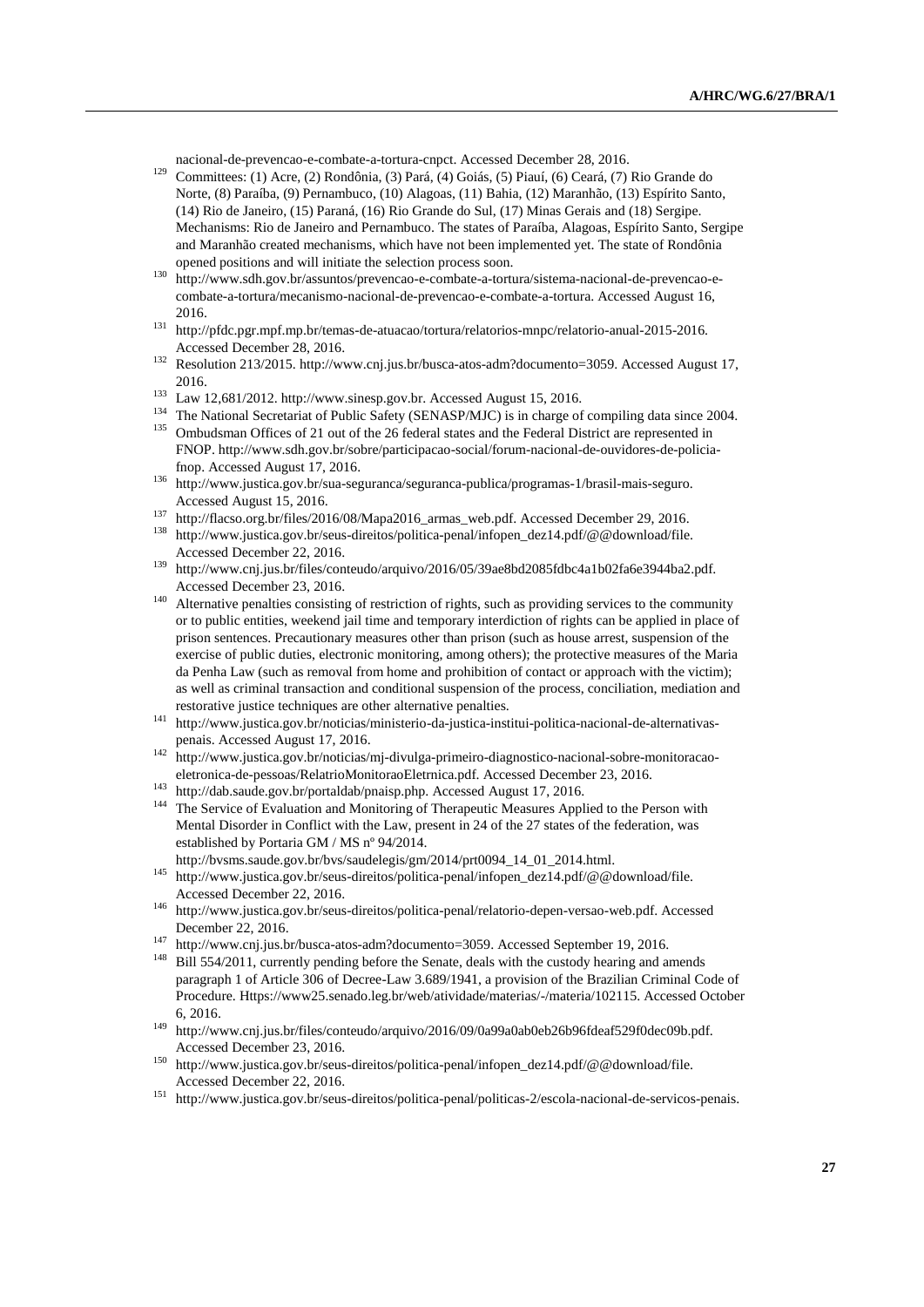Accessed August 15, 2016.

- <sup>152</sup> http://www.sisdepen.justica.gov.br. Accessed August 15, 2016.
- http://www.cnj.jus.br/images/programas/comecar-denovo/publicacoes/cartilha\_da\_mulher\_presa\_1\_portugues\_4.pdf. Accessed October 7, 2016.
- <sup>154</sup> http://www.justica.gov.br/seus-direitos/politica-penal/politicas-2/mulheres-1/anexos-projetomulheres/doc-basilar-politica-nacional-versao-final.pdf. Accessed October 7, 2016.
- <sup>155</sup> http://www.justica.gov.br/seus-direitos/politica-penal/relatorio-info. Accessed September 22, 2016. <sup>156</sup> https://www.justica.gov.br/noticias/estudo-traca-perfil-da-populacao-penitenciaria-feminina-no-
- brasil/relatorio-infopen-mulheres.pdf. Accessed December 23, 2016.
- <sup>157</sup> http://www.sdh.gov.br/assuntos/bibliotecavirtual/criancas-e-adolescentes/publicacoes-2016/pdfs/relatorio-avaliativo-eca. Accessed December 21, 2016.
- <sup>158</sup> The ECA's 25th Anniversary Report shows that there is a significant gap between the educational level and the age of young Brazilian adolescents. According to data from 2013, approximately one third of 15 to 17 year olds finished elementary school and less than 2% of them finished high school. Approximately 93% of 12 to 14 year olds partially completed elementary school and less than 4% finished it. The Report also indicates data from the Map of Violence 2013, which states that homicides are the leading cause of death for adolescents, mainly young black males, residents of suburbs and metropolitan areas of urban centers.
- <sup>159</sup> According to the National Ombudsman Office's annual report, in 2015, there were more than 80,000 complaints.
- <sup>160</sup> http://www.sdh.gov.br/assuntos/criancas-e-adolescentes/programas/fortalecimento-deconselhos/garantia-de-direitos-da-crianca-e-do-adolescente. Accessed September 22, 2016.
- <sup>161</sup> http://www.planejamento.gov.br/assuntos/planeja/plano-plurianual.
- <sup>162</sup> http://www.sdh.gov.br/assuntos/criancas-e-adolescentes/agenda-de-convergencia. Accessed September 22, 2016.
- <sup>163</sup> http://www.brasil.gov.br/cidadania-e-justica/2014/03/ministerio-disponibiliza-edital-para-programaviva-jovem. Accessed December 23, 2016.
- <sup>164</sup> http://www.sdh.gov.br/assuntos/criancas-e-adolescentes/carta-de-estrategias. Accessed September 22, 2016.
- <sup>165</sup> http://www.protejabrasil.com.br/br/. Accessed September 22, 2016.
- <sup>166</sup> http://www.sdh.gov.br/assuntos/criancas-e-adolescentes/campanha-respe. Accessed September 22, 2016.
- <sup>167</sup> http://www.sdh.gov.br/assuntos/criancas-e-adolescentes/programas/enfrentamento-a-violenciasexual/metas-do-programa-nacional-de-enfrentamento-da-violencia-sexual-contra-criancas-eadolescentes-pnevsca. Accessed December 21, 2016.
- <sup>168</sup> http://www.sdh.gov.br/assuntos/criancas-e-adolescentes/programas/enfrentamento-a-violenciasexual/programa-de-acoes-integradas-e-referenciais-de-enfrentamento-a-violencia-sexual-infantojuvenil-no-territorio-brasileiro-pair. Accessed December 21, 2016.
- <sup>169</sup> http://www.sdh.gov.br/noticias/2016/maio/disque-100-recebe-quase-cinco-mil-denuncias-deviolencia-sexual-contra-criancas-e-adolescentes-nos-primeiros-quatro-meses-de-2016. Accessed December 21, 2016.
- <sup>170</sup> http://www.sdh.gov.br/assuntos/criancas-e-adolescentes/programas/sistema-nacional-de-medidassocioeducativas/sistema-nacional-de-atendimento-socioeducativo-sinase-1. Accessed December 21, 2016.
- 171

http://www.cnmp.mp.br/portal/images/stories/Destaques/Publicacoes/Um\_Olhar\_mais\_Atento\_02.07 \_WEB-completo-ok-1\_1.pdf. Accessed December 21, 2016.

 $\overline{172}$  An example of policy is the National Policy on Attention to the Health of Adolescents in Conflict with the Law, in a Regimen of Internment and Temporary Internment (PNAISARI). More details here:

http://bvsms.saude.gov.br/bvs/publicacoes/politica\_nacional\_adolescentes\_conflito\_com\_lei.pdf. Accessed December 23, 2016.

- <sup>173</sup> http://www.sdh.gov.br/assuntos/criancas-e-adolescentes/carta-de-estrategias. Accessed September 22, 2016.
- <sup>174</sup> http://mds.gov.br/assuntos/cadastro-unico/o-que-e-e-para-que-serve/programa-de-erradicacao-dotrabalho-infantil-peti.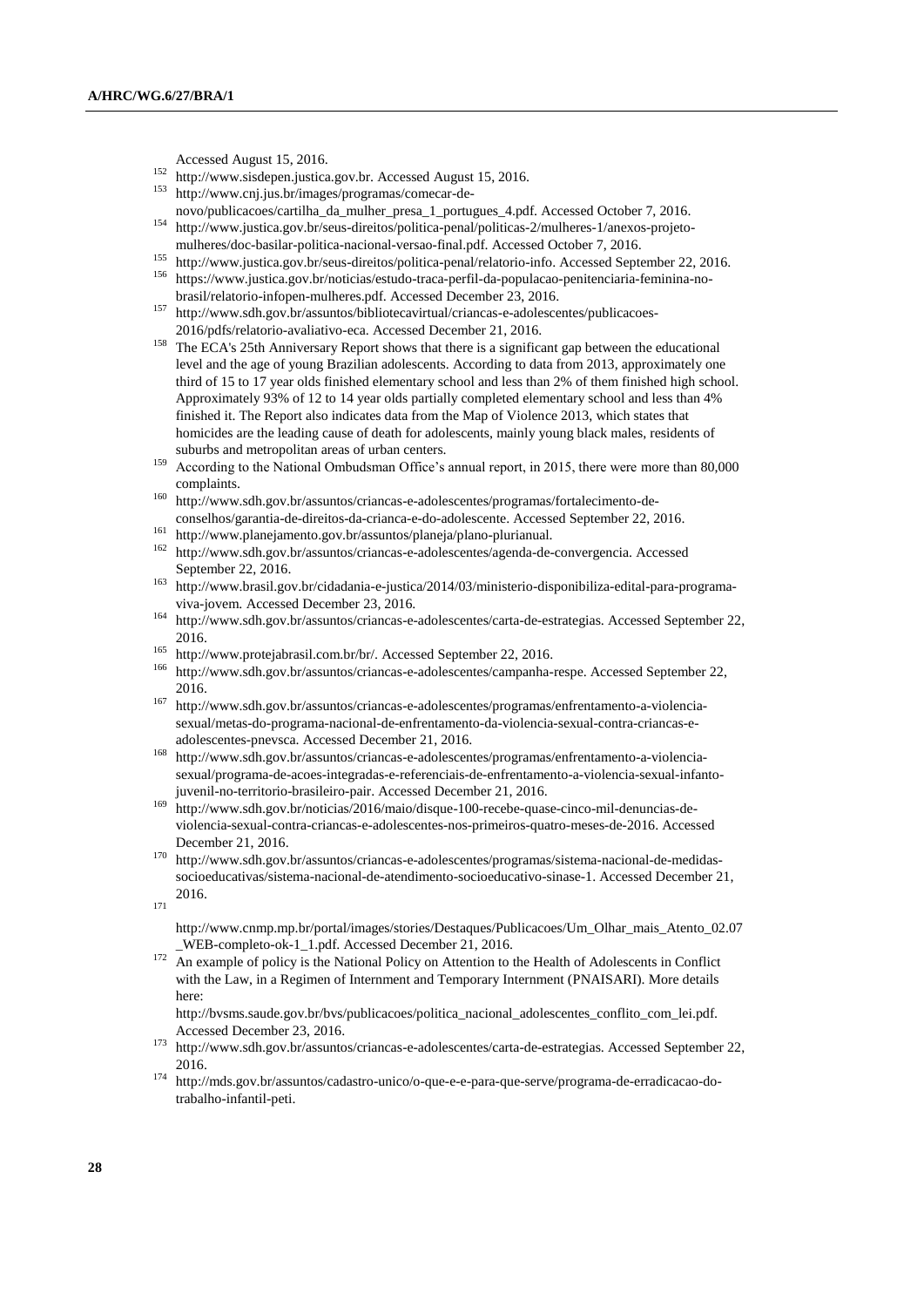- <sup>175</sup> http://www.brasil.gov.br/cidadania-e-justica/2015/04/sistema-unico-de-assistencia-social-completa-10-anos. Accessed September 26, 2016.
- <sup>176</sup> http://trabalho.gov.br/fiscalizacao-combate-trabalho-infantil/comissao-nacional-de-erradicacao-dotrabalho-infantil-conaeti/plano-nacional-de-prevencao-e-erradicacao-do-trabalho-infantil-e-protecaodo-adolescente-trabalhador. Accessed September 26, 2016.
- <sup>177</sup> Services like these are currently being offered in 4,917 Brazilian municipalities.
- <sup>178</sup> http:// http://mds.gov.br/assistencia-social-suas/servicos-e-programas/servicos-de-convivencia-efortalecimento-de-vinculos. Accessed September 26, 2016.
- <sup>179</sup> http://www.iniciativa2025alc.org/sites/default/files/pictures/DM-pt.pdf. Accessed September 26, 2016.
- <sup>180</sup> http://www.planalto.gov.br/ccivil\_03/\_Ato2007-2010/2009/Decreto/D7053.htm.
- <sup>181</sup> http://mds.gov.br/assuntos/assistencia-social/unidades-de-atendimento. Accessed September 26, 2016.
- 182

http://pesquisa.in.gov.br/imprensa/jsp/visualiza/index.jsp?data=20/12/2016&jornal=1&pagina=61&to talArquivos=80. Accessed December 23, 2016.

- <sup>183</sup> http://mds.gov.br/assuntos/assistencia-social/unidades-de-atendimento/unidades-deacolhimento/servicos-de-acolhimento-para-criancas-adolescentes-e-jovens. Accessed September 26, 2016.
- <sup>184</sup> In addition to the Reception Services, homeless children and young people can also count on the Basic Social Protection of SUAS.
- <sup>185</sup> The National Commitment for the Eradication of Civil Birth Sub-registration and expansion of access to Documentation was instituted by Decree no. 6,289/2007.
- http://www.planalto.gov.br/ccivil\_03/\_Ato2007-2010/2007/Decreto/D6289.htm.
- <sup>186</sup> http://www.sdh.gov.br/assuntos/direito-para-todos/programas/promocao-. Accessed September 26, 2016.
- <sup>187</sup> http://www.sirc.gov.br/. Accessed December 23, 2016.
- CNJ Joint Resolution No. 3/2012.
- 189

http://portal.tcu.gov.br/lumis/portal/file/fileDownload.jsp?fileId=8A8182A2561DF3F50156BDC27F 4942F6&inline=1. Accessed December 22, 2016.

190

204

http://portal.tcu.gov.br/lumis/portal/file/fileDownload.jsp?fileId=8A8182A2561DF3F50156BDC27F 4942F6&inline=1. Accessed December 22, 2016.

- <sup>191</sup> http://dab.saude.gov.br/portaldab/pnab.php. Accessed September 13, 2016.
- <sup>192</sup> http://dab.saude.gov.br/portaldab/historico\_cobertura\_sf.php. Accessed September 23, 2016.
- <sup>193</sup> http://dab.saude.gov.br/portaldab/ape\_redecegonha.php. Accessed September 23, 2016.
- <sup>194</sup> http://bvsms.saude.gov.br/bvs/publicacoes/protocolo\_utilizacao\_levonorgestrel.pdf. Accessed October 7, 2016.
- <sup>195</sup> http://www.brasil.gov.br/saude/2014/05/oms-brasil-reduz-mortalidade-materna-em-43-de-1990-a-2013. Accessed August 4, 2016.
- <sup>196</sup> http://www.brasil.gov.br/cidadania-e-justica/2015/09/onu-brasil-cumpre-meta-de-reducao-damortalidade-infantil. Accessed August 4, 2016.
- <sup>197</sup> This rate is close to the level accepted by the World Health Organization (WHO) of 10 deaths per 1,000 births.
- <sup>198</sup> http://dab.saude.gov.br/portaldab/pse.php?conteudo=nutrisus. Accessed September 13, 2016.
- <sup>199</sup> http://portalsaude.saude.gov.br/index.php/relatorios-de-gestao. Accessed July 28, 2016.<br><sup>200</sup> http://www.aids.gov.br/publicaceo/2015/bolatim.apidamiologico.gids.e.dst.2015.Acces
- <sup>200</sup> http://www.aids.gov.br/publicacao/2015/boletim-epidemiologico-aids-e-dst-2015. Accessed October 6, 2016.
- <sup>201</sup> http://www.fao.org/hunger/en/. Accessed September 27, 2016.
- <sup>202</sup> http://bvsms.saude.gov.br/bvs/publicacoes/estrategia\_nacional\_promocao\_aleitamento\_materno.pdf. Accessed July 28, 2016.
- <sup>203</sup> http://www.observatoriodopne.org.br/uploads/reference/file/439/documento-referencia.pdf. http://pne.mec.gov.br/images/pdf/pne\_conhecendo\_20\_metas.pdf. Accessed December 22, 2016.
	-

http://download.inep.gov.br/acoes\_internacionais/pisa/resultados/2015/pisa2015\_completo\_final\_baix